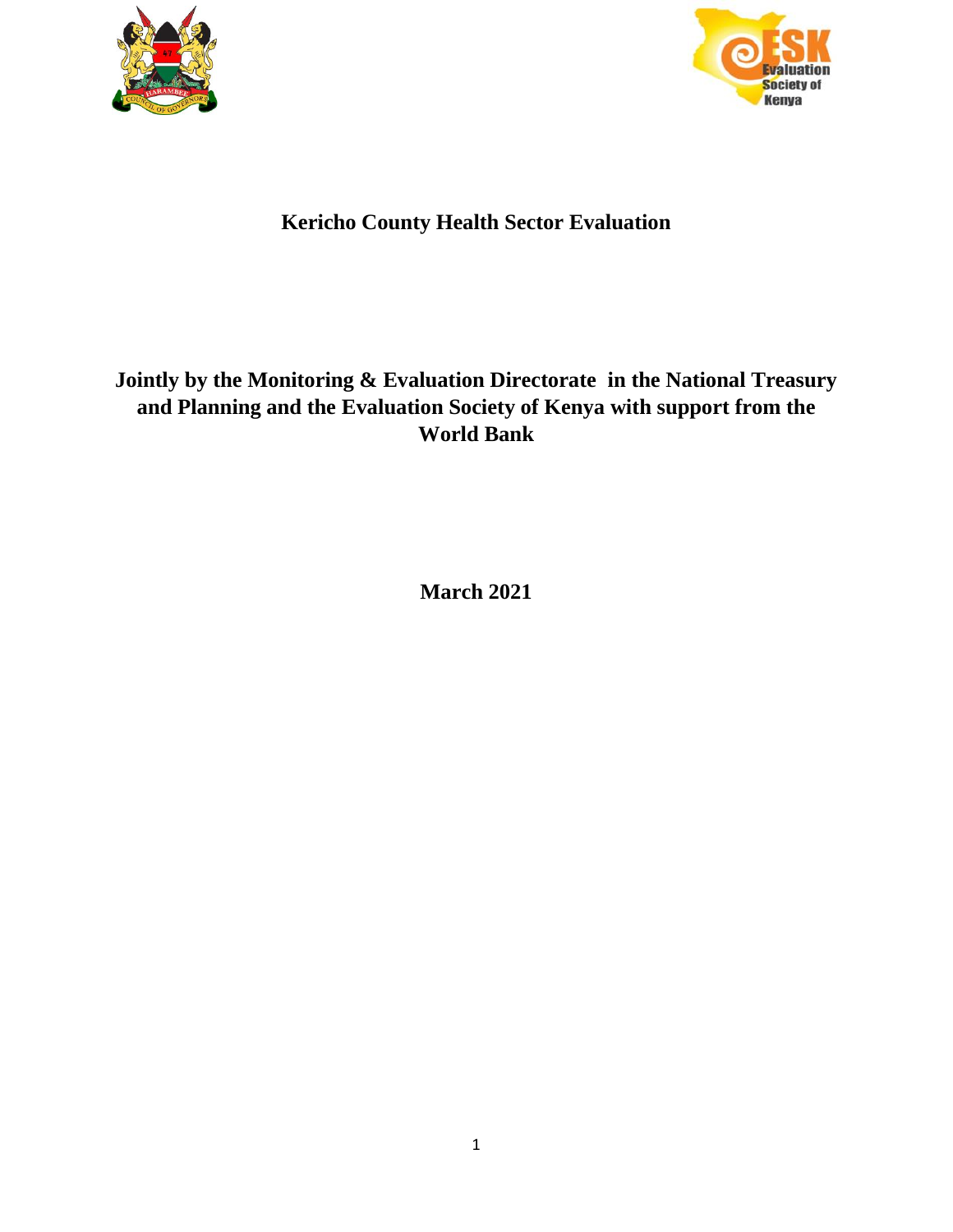



## <span id="page-1-0"></span>Acknowledgements

This report is the result of a collaboration between the Government of Kenya through the Monitoring and Evaluation Directorate (MED) National Treasury and Planning, the Council of Governors (COG), the County Government of Kericho, the Evaluation Society of Kenya (ESK), and supported by the World Bank Group's Kenya Accountable Devolution Team with funding from DANIDA, DFID, the EU, Finland, Sweden, and USAID.

The Rapid Evaluation Team thanks MED, COG, and the Bank for entrusting us with the responsibility of carrying out this task under ESK's coordination.

Further, the Rapid Evaluation Team would like to thank the Governor of Kericho for his warm reception including, his willingness to embrace the evaluation assignment; the Departments of Health Services, Finance, and Economic Planning personnel for their overall support, throughout the Rapid Evaluation process.

The Reference Group members are appreciated for their insightful and valuable professional input during the exercise; the stakeholders in the health sector, the community members and health management committees/teams; key informants; and all the respondents for their willingness to answer questions and provide essential inputs. The critical role every person played in the process is highly commended.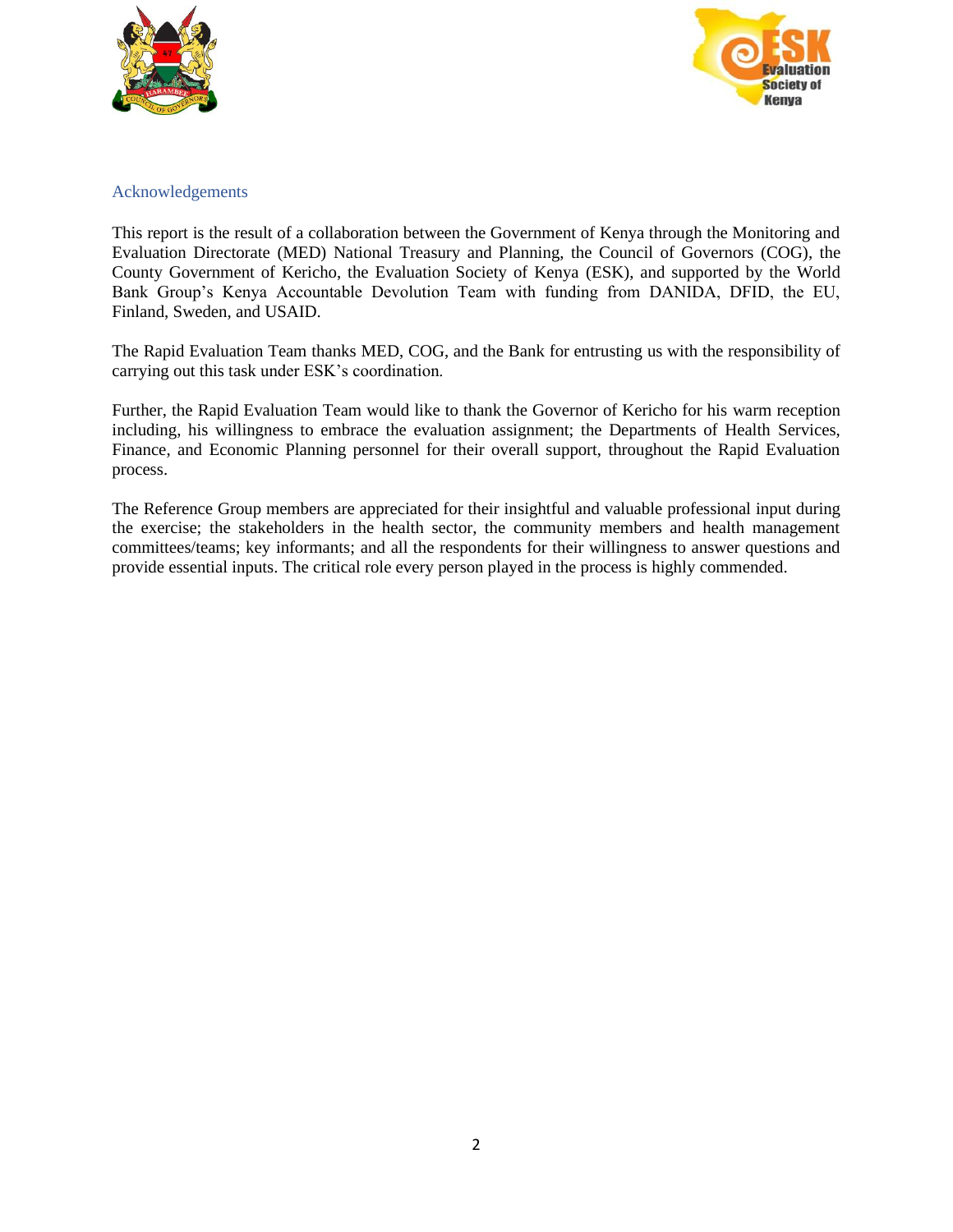



## **Abbreviations**

| ADP           | <b>Annual Development Plan</b>                      |
|---------------|-----------------------------------------------------|
| AIC           | <b>African Inland Church</b>                        |
| <b>AIDS</b>   | <b>Acquired Immune Deficiency Virus</b>             |
| ANC           | Ante Natal Clinic                                   |
| <b>CADP</b>   | <b>County Accountability Development Priorities</b> |
| <b>CDF</b>    | <b>County Development Fund</b>                      |
| <b>CHMT</b>   | County Health Management Team                       |
| <b>CHV</b>    | <b>Community Health Volunteer</b>                   |
| <b>CHW</b>    | <b>Community Health Worker</b>                      |
| <b>CIDP</b>   | <b>County Integrated Development Plan</b>           |
| <b>CIMES</b>  | County Integrated Monitoring and Evaluation System  |
| CoG           | <b>Council of Governors</b>                         |
| CT            | Computed Tomography                                 |
| <b>CTC</b>    | <b>Circulating Tumour Cells</b>                     |
| <b>DANIDA</b> | Danish International Development Agency             |
| <b>DFID</b>   | Department for International Development            |
| <b>DHMB</b>   | District Health Management Board                    |
| <b>DHMT</b>   | District Health Management Team                     |
| <b>ENT</b>    | Ear Nose and Throat                                 |
| <b>ESK</b>    | <b>Evaluation Society of Kenya</b>                  |
| EU            | European Union                                      |
| FGD           | Focus Group Discussion                              |
| GoK           | Government of Kenya                                 |
| H/C           | <b>Health Center</b>                                |
| <b>HANDS</b>  | Health and Development Service                      |
| <b>HDU</b>    | High Dependency Unit                                |
| <b>HIV</b>    | Human immune-deficiency Virus                       |
| <b>HMIS</b>   | Health Management Information System                |
| <b>HMT</b>    | Hospital Management Team                            |
| <b>ICT</b>    | <b>Information Communication Technology</b>         |
| ICU           | <b>Intensive Care Unit</b>                          |
| <b>ISO</b>    | International Organization for Standardization      |
| <b>JICA</b>   | Japan International Cooperation Agency              |
| <b>KADP</b>   | Kenya Accountable Devolution Program                |
| <b>KDHS</b>   | Kenya Demographic and Health Survey                 |
| <b>KDSP</b>   | Kenya Devolution Support Program                    |
| <b>KDSPA</b>  | Kenya Devolution Support Program Accountability     |
| <b>KEMSA</b>  | Kenya Medical Supplies Authority                    |
| <b>KHSSP</b>  | Kenya Health Sector Strategic and Investment Plan   |
| <b>KNBS</b>   | Kenya National Bureau of Statistics                 |
| M&E           | Monitoring and Evaluation                           |
| <b>MCA</b>    | Member of County Assembly                           |
| <b>MDG</b>    | Millennium Development Goal                         |
| <b>MED</b>    | Monitoring and Evaluation Department                |
| <b>NBU</b>    | New-born Unit                                       |
| <b>NCD</b>    | Non-Communicable Disease                            |
| <b>NEMA</b>   | National Environment Management Authority           |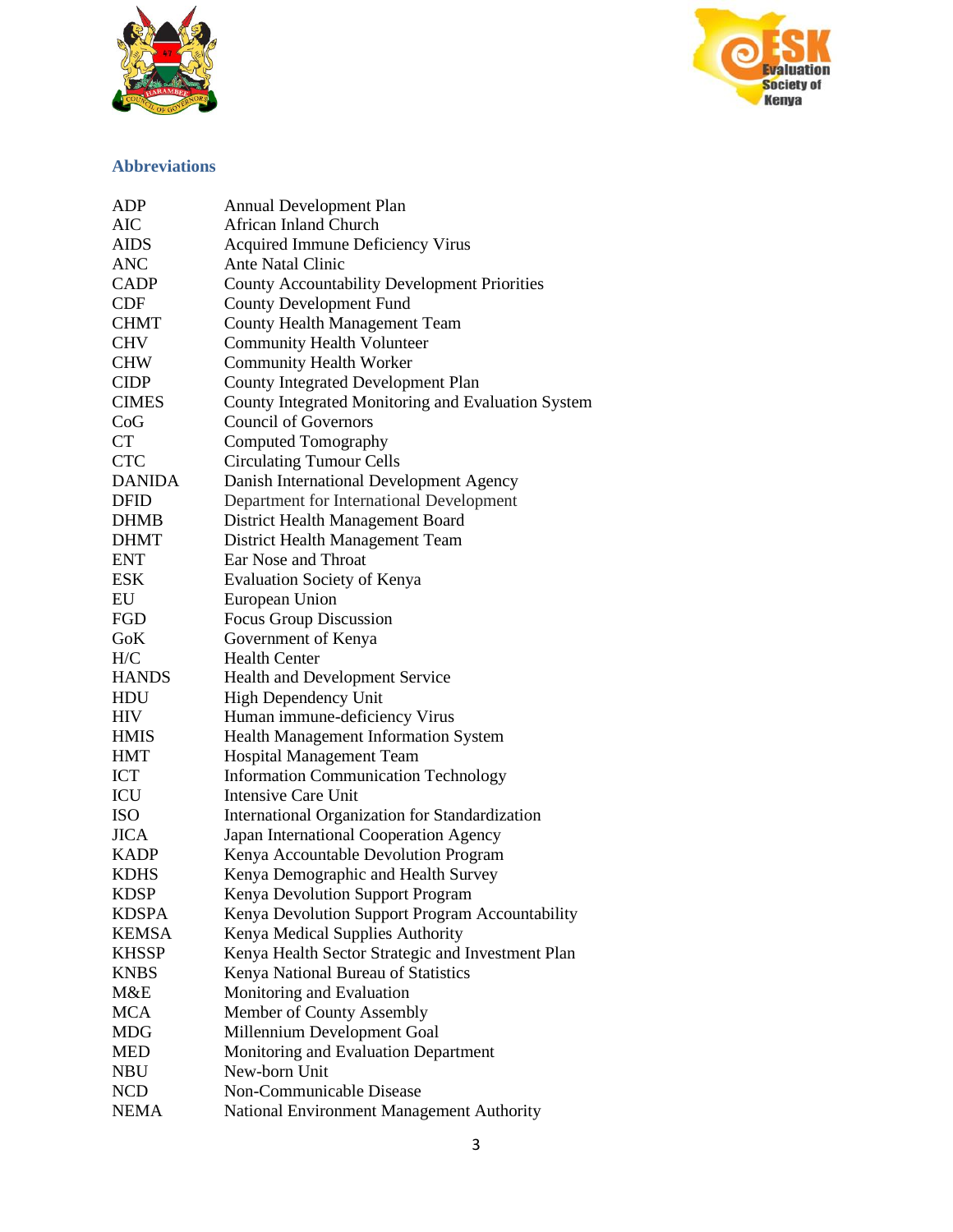



| <b>NHIF</b>  | National Health Insurance Fund                                             |
|--------------|----------------------------------------------------------------------------|
| <b>NIMES</b> | National Integrated Monitoring and Evaluation System                       |
| <b>OECD</b>  | Organization for Economic Development                                      |
| <b>OPD</b>   | <b>Outpatient Department</b>                                               |
| <b>PHO</b>   | Public Health Officer                                                      |
| <b>PWD</b>   | Person with Disability                                                     |
| <b>RE</b>    | Rapid Evaluation                                                           |
| <b>SCHMT</b> | <b>Sub-County Health Management Team</b>                                   |
| <b>SDG</b>   | <b>Sustainable Development Goals</b>                                       |
| <b>SNV</b>   | Stichting Nederlandse Vrijwilligers (Netherlands Development Organization) |
| TB.          | <b>Tuberculosis</b>                                                        |
| <b>TBA</b>   | <b>Traditional Birth Attendance</b>                                        |
| <b>ToR</b>   | Terms of Reference                                                         |
| <b>VCT</b>   | <b>Voluntary Counseling Treatment</b>                                      |
| WASH         | Water Sanitation and Hygiene                                               |
| <b>WHO</b>   | World Health Organization                                                  |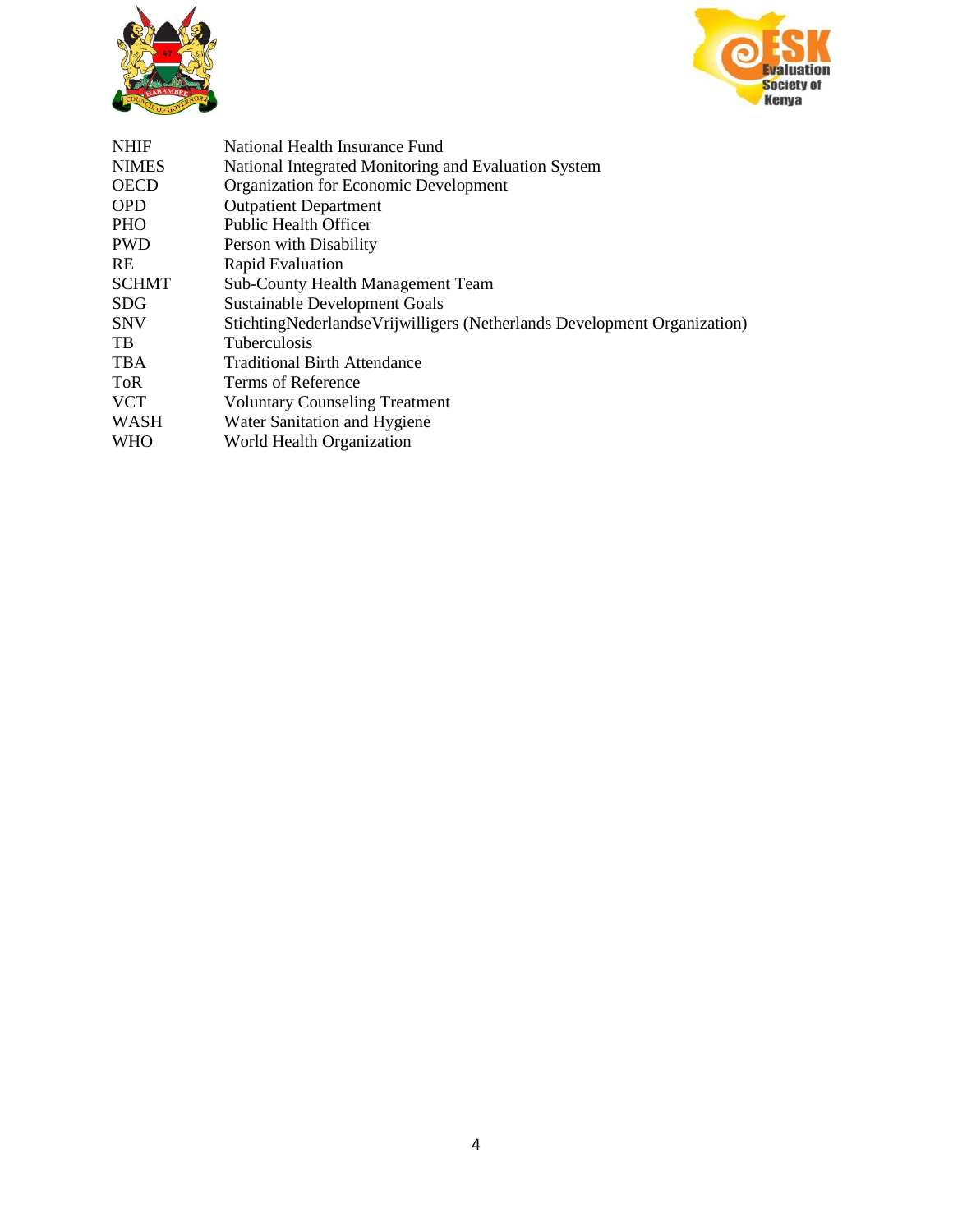



| 1.                                                                                          |  |
|---------------------------------------------------------------------------------------------|--|
| 2.                                                                                          |  |
| 3.                                                                                          |  |
| 4.                                                                                          |  |
| I.                                                                                          |  |
| П.                                                                                          |  |
| Ш.                                                                                          |  |
| IV.                                                                                         |  |
| V.                                                                                          |  |
| VI.                                                                                         |  |
| 5.                                                                                          |  |
| 6.                                                                                          |  |
|                                                                                             |  |
|                                                                                             |  |
|                                                                                             |  |
|                                                                                             |  |
|                                                                                             |  |
|                                                                                             |  |
|                                                                                             |  |
| I.                                                                                          |  |
| Π.                                                                                          |  |
| III.                                                                                        |  |
| Π.                                                                                          |  |
| Inadequate and Inconsistent Supply of Drugs at Health Centres/Dispensary Levels  28<br>III. |  |
| IV.                                                                                         |  |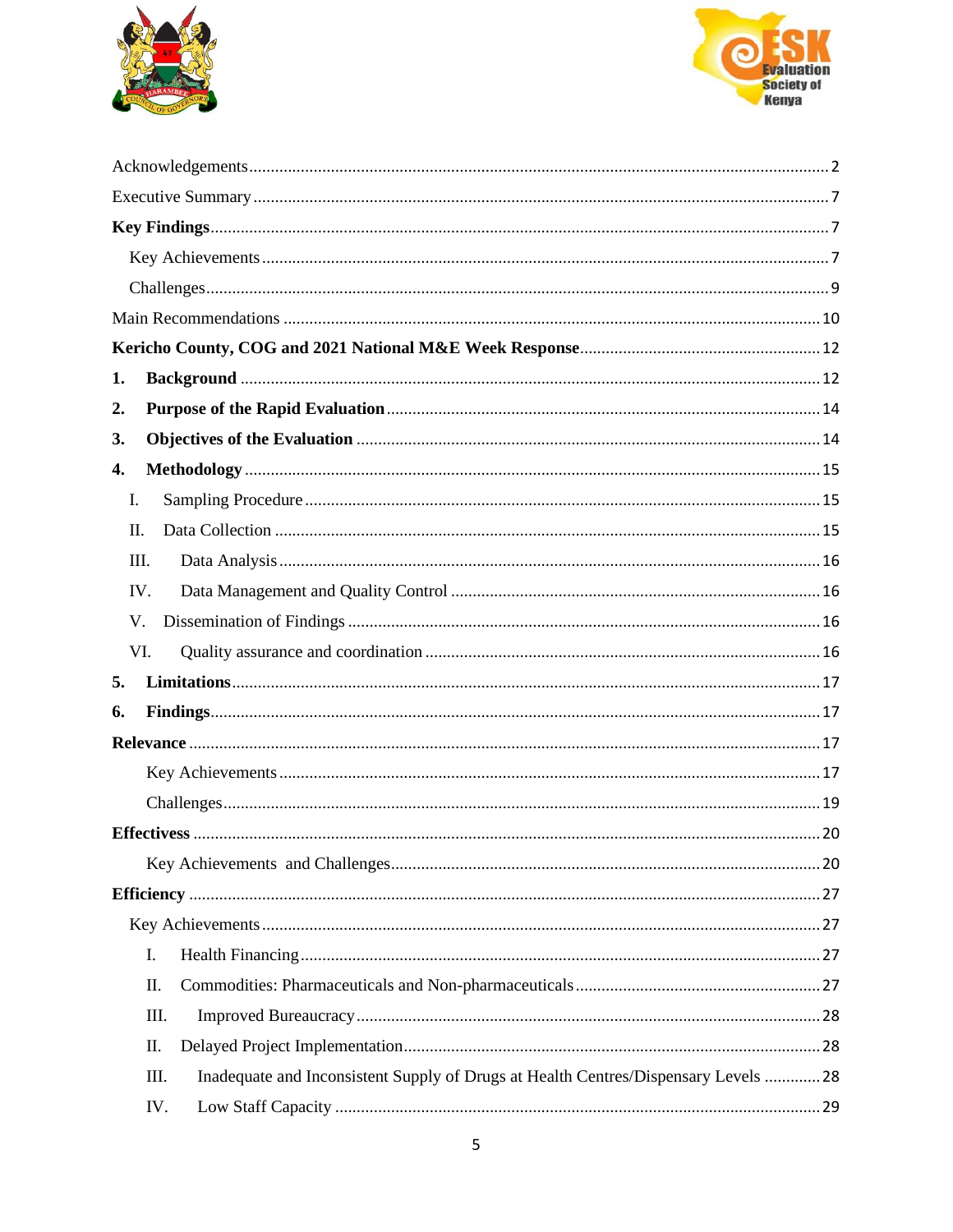



| VI.            |  |
|----------------|--|
|                |  |
|                |  |
|                |  |
| 7.             |  |
|                |  |
|                |  |
| 8.             |  |
| 9.             |  |
| $\mathbf{I}$ . |  |
| II.            |  |
|                |  |

## List of Tables

| Table 2: Identification of health needs according to the FGDs with CHMTs, CHMTs and HMTs in      |  |
|--------------------------------------------------------------------------------------------------|--|
|                                                                                                  |  |
| Table 3: Main health needs addressed during the CIDP 2013-2017 according to the FGDs with CHMTs, |  |
|                                                                                                  |  |
| Table 4: Improved and Poor Performing Health Outcome Indicators 2012 versus 2017 21              |  |
|                                                                                                  |  |
| Table 5: Perception of community involvement in the health projects according to the FGDs with   |  |
|                                                                                                  |  |
|                                                                                                  |  |

## List of Figures

Figure 1: Perception of drugs supply in the health facilities according to different respondents .............. 29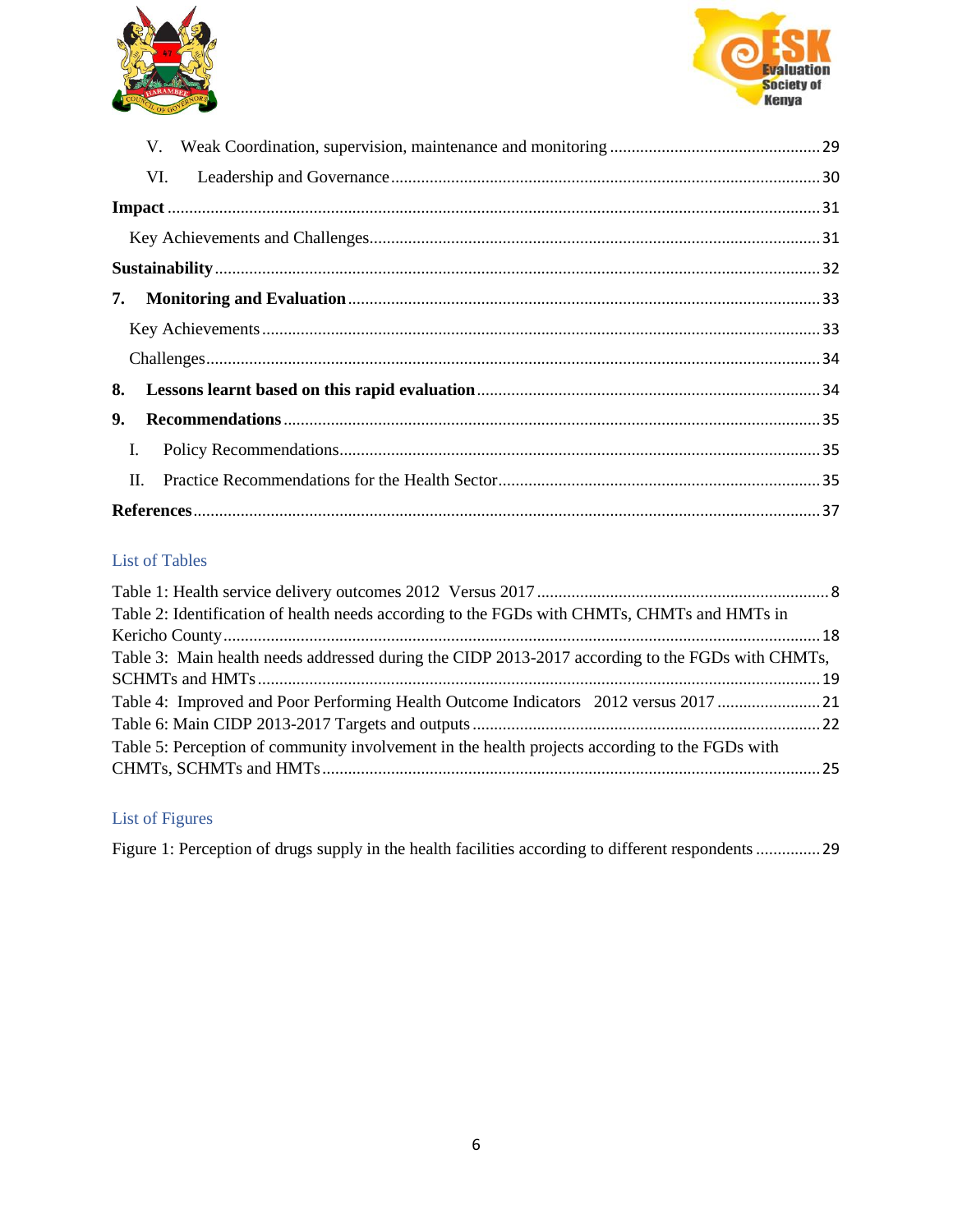



#### <span id="page-6-0"></span>**Executive Summary**

#### **Background**

The purpose of the rapid evaluation was to assess health service delivery in Kericho compared to before Devolution. The review covered the years 2013-2017. The rapid evaluation was a joint initiative by the Monitoring & Evaluation Directorate (MED) in the National Treasury and Planning and the Evaluation Society of Kenya (ESK). The rapid evaluations were supported by the World Bank's Kenya Accountable Devolution Program with funding from the Danida, DFID, Finland, EU, SIDA, and USAID. The initiative reinforces the multi-stakeholder efforts of promoting the evaluation function as part of the Sustainable Development Goals (SDGs) in alignment to the Government of Kenya Vision 2030 and the EvalSDGs Vision. The pilot employed a mixed approach characterized by team effort and stakeholder participation with a special focus on community voice during data collection.

#### **Context**

The health sector in Kericho County provides primary health care and services. The County had 14 hospitals (includes 1 referral, 6 sub-county, 2 faith based and 5 private hospitals), 22 health centres and 178 dispensaries in 2017. These comprised of 151 (70.5%) public, 38 (17.8%) private, 19 (8.9%) faith based organisations and 6 (2.8%) non-governmental health facilities.

For the period under review, the county health care system is responding to a number of challenging diseases, including HIV and AIDS at a prevalence rate of 5.6% in 2012 and 3.4% in 2017. Malaria incidence was at 49.4 percent and flu at 19.45 percent. Other infectious diseases included stomach-ache at 3.6 percent, diarrhoea 2.95 percent and respiratory tract diseases at 1.6 percent. Tuberculosis and noncommunicable diseases (NCDs), such as diabetes and hypertension, were on the increase. Malnutrition is a public health problem and there was a rise in diet-related non-communicable diseases.

To address the above issues, in 2013 the County Government of Kericho initiated health projects in six sub-counties as part of the County Integrated Development Programme (CIDP). Commendably, the CIDP (2013-2017) focused on improving maternal and child health and upgrading health centres and facilities. The primary focus of the CIDP was on curative rather than promotive and preventive services. There was limited focus on preventive health strategies in the field interactions beyond efforts supported by partner such as the national government, World Bank, UNICEF, UNFPA, USAID, Global Fund, DFID, Danida, JICA, PEPFAR, SNV, HANDS, Brighter Communities Worldwide, Walter Reed, Health and Development Service (HANDS), Brighter Communities World Wide, PSK, Christian Health Education (CHAK), SUPKEM and the private sector.

## <span id="page-6-1"></span>**Key Findings**

Findings produced mixed results with regards to efficiency, effectiveness, relevance, impact and sustainability of the health projects as outlined below.

## <span id="page-6-2"></span>**Key Achievements**

1. **Alignment of Kericho County's CIDP and Health Sector Policy to global, regional and country priorities namely**: SDGs (Goals 2/3/6 and the then MDGs 4/5/6), African Union's Abuja Declaration/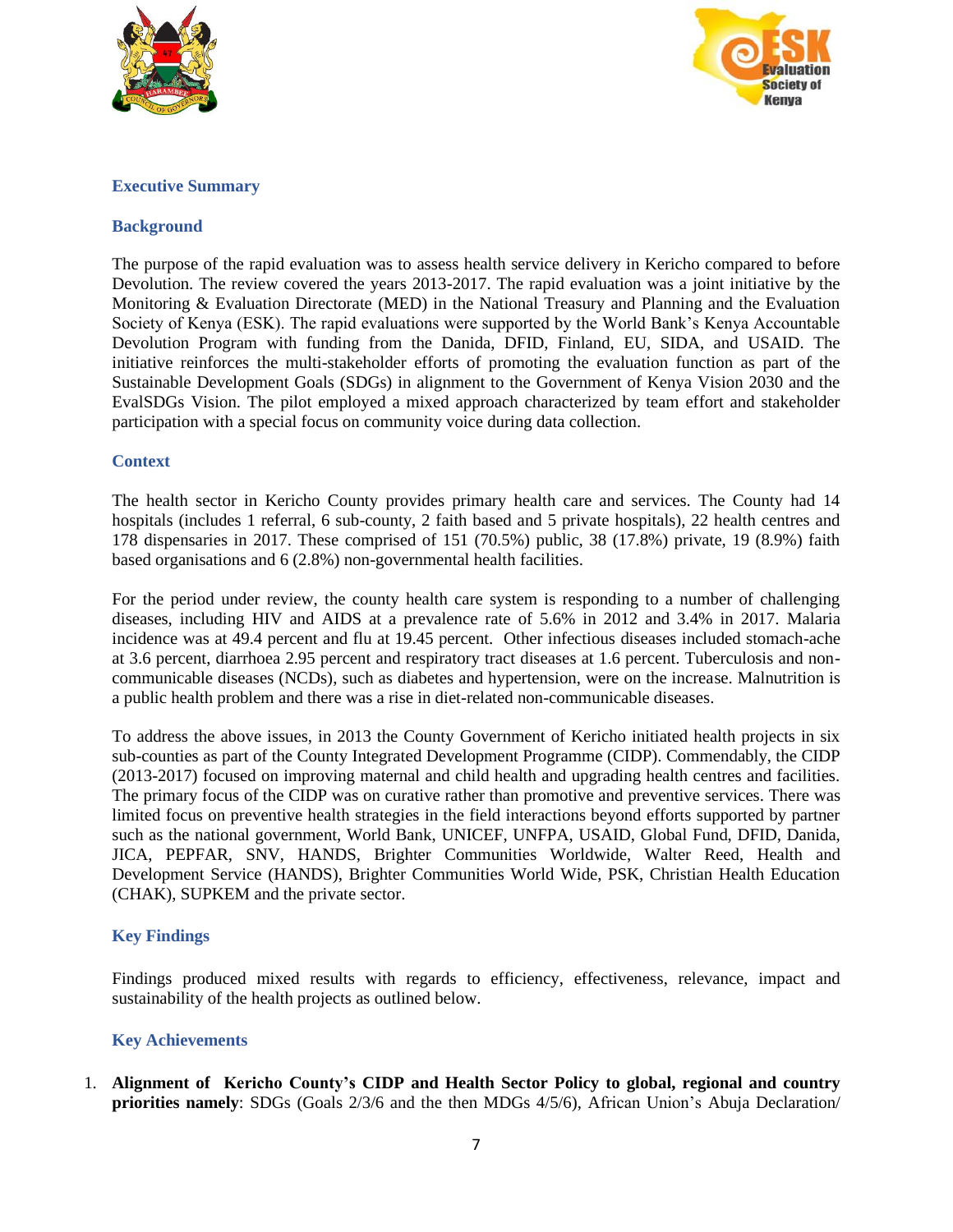



(target of allocating at least 15 percent of their annual budget to improve the health sector). Kenya Constitution 2010 and Vision 2030's social pillar on *'Investing on the People of Kenya'*, under the health sector.

- 2. **Some Needs Assessments Conducted.** According to the 13 FDGs for various committees (one (1) CHMT and five (5) SCHMTs and (7) HMTs), Needs Assessments involving their participation by some departments to determine health care technical priorities such as theatres, based on evidence were conducted.
- 3. **General health outcomes for the citizenry improved compared to the period before Devolution.**  Table 1 shows improvements in some indicators in the assessment period. The maternal mortality, underfive moratlity and infant mortality rates reduced in the plan period from 488/100,000, 74/1,000 and 52/1,000 to 360/100,000, 39/1,000 and 22/1,000 respectively. The percentage of pregnant women accessing preventable ARVs rose from 60 percent in 2012 to 98 percent in 2017 and those attending four Ante- Natal Clinic (ANC) visits rose from 33.6 percent to 38 percent within the same period. In 2017, 62 percent of children < 1 year were provided with ILITNs for malaria control, compared to 42.8 percent in 2012.

| <b>Indicator</b>                                 | 2012        | 2017        | <b>Comments</b>                     |
|--------------------------------------------------|-------------|-------------|-------------------------------------|
| <b>Improved Outcomes</b>                         |             |             |                                     |
| *Maternal Mortality rate (MMR)                   | 488/100,000 | 360/100,000 | Due to improved skilled deliveries  |
| *Under-five Mortality Rate (U5MR)                | 74/1,000    | 39/1,000    | Due to strengthened capacity        |
| *Infant Mortality Rate (IMR)                     | 52/1,000    | 22/1,000    | building on IMCI, availability of   |
|                                                  |             |             | rotavirus & other commodities       |
|                                                  |             |             | like copper & zinc                  |
| *HIV prevalence %                                | 5.6         | 3.4         | Implementation of the global HIV    |
|                                                  |             |             | 90 90 90 Strategy                   |
| **% HIV pregnant women receiving                 | 60          | 98          | Availability of consistent supplies |
| preventable ARVs                                 |             |             |                                     |
| **Number of eligible clients on ARVs             | 60          | 96          |                                     |
| **% targeted children < 1 year provided          | 42.8        | 62          | Improved supply & distribution by   |
| with ILITNs                                      |             |             | GOK/partners                        |
| **% targeted pregnant women provided             | 50          | 60          |                                     |
| with ILITNs                                      |             |             |                                     |
| **% ANC clients attending $\geq$ 4 ANC           | 33.6        | 38          | Improved after awareness creation   |
| visits                                           |             |             | in first visit                      |
| Poorly-Performed Outcomes                        |             |             |                                     |
| **% Children <5years fully immunized             | 69          | 67          | Due to fewer outreaches             |
| **% population with hypertension                 | 3.1         | 18.8        | nutrition<br>Low<br>&<br>preventive |
|                                                  |             |             | services                            |
| **% population with diabetes                     | 0.6         | 1.2         | Low nutrition<br>$\&$<br>preventive |
|                                                  |             |             | services                            |
| **% Pregnant Women attending 1 <sup>st</sup> ANC | 84          | 73          | Low promotion & outreaches          |
| **% WRA receiving family planning                | 51.2        | 37          | Potentially due to low outreach     |
| coverage                                         |             |             | and/or low supplies                 |
| **% Low birth weight infants <2500               | 6.2         | 38          | Low nutrition awareness<br>and      |
| gram                                             |             |             | poverty                             |

<span id="page-7-0"></span> **Table 1: Health service delivery outcomes 2012 Versus 2017**

Source:

\*MoH Health Sector Performance Review Report 2013-2017 & Priorities for Implementation of health services 2018/2019 for Kericho County

\*\*MoH (2017) Kericho County Health at a Glance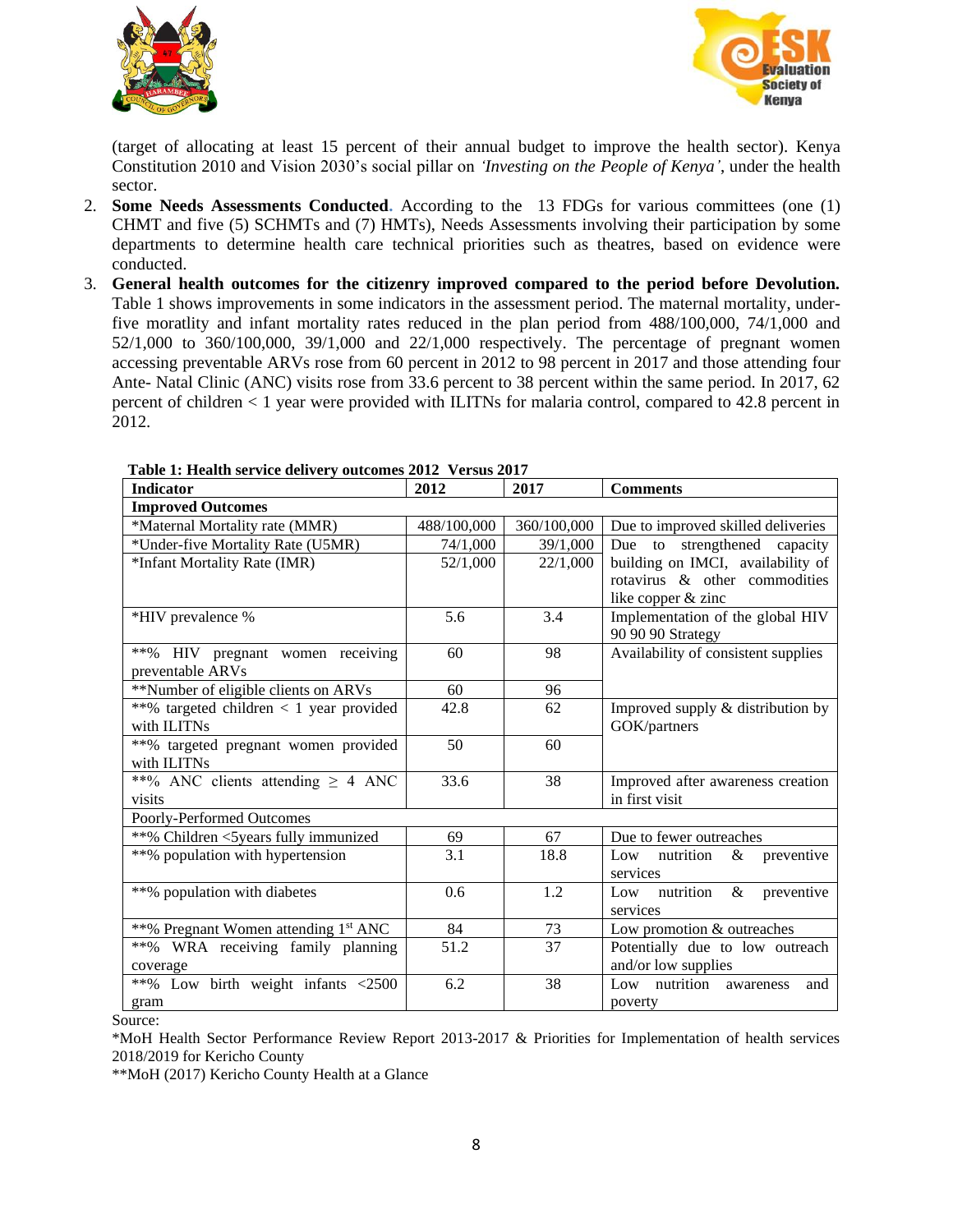



- 4. **Installation of critical health infrastructure had far-reaching effects in improved service delivery and quality of life for citizens.** These include high resolution 64 slices CT Scan at the county referral hospital, a 32 slices CT Scan machine at Kapkatet hospital, renal dialysis unit, and a state-of-the-art Intensive Care Unit (ICU). A standard new-born unit and state-of-the-art ISO standard level laboratory at the county referral hospital are all now critical installations offering transformative services. With these infrastructures, hospitals can now offer more major life-saving surgeries.
- 5. **Increased staffing.** Over 500 new medical staff were recruited by the county government which contributed to improving health service delivery. Nonetheless, more staffing is needed still as the evaluation found that some health centres did not have even a single clinical officer or were run by two or three nurses. Several dispensaries had only one nurse who handled all the cases at the facilities.
- 6. **Kericho county has 70 health facilities**. This translates to a health facility/population density of 2.2/10,000. This is commendable as it is above the WHO recommendation of 2.0/10,000 population density. Nonetheless, there is a need to rationalize the existing facilities without further expansions. Some of the level two facilities that have structures of level three could be upgraded with appropriate staffing.
- 7. **Customer Satisfaction**. Through established feedback mechanism of user satisfaction surveys, **community** stakeholders, to a large extent, expressed satisfaction that many services had improved.
- 8. **Collaborations with Kenya National Bureau of Statistics.** Commendably, the Department of Finance and Planning collaborates with the Kenya National Bureau of (KNBS) at the county level in terms of statistics and data collection which promotes a health strategy and projects that are evidence-driven.
- 9. **Health Information Management System (HIMS).** This provides monitoring data for the health strategy. Nevertheless, the System is not used to provide indicator data for tracking of CIDP health projects.
- 10. **Draft M&E Policy Exists. Some Needs Assessments Conducted.** According to the discussion in the 13 focus groups (one (1) CHMT and five (5) SCHMTs and (7) HMTs some communities 'needs assessments by some departments were conducted to determine needs, based on evidence, while others did not.
- 11. **Kericho county experienced the least level of industrial unrest amidst a surge of widespread strikes in the country**. The relative calm and contentment may be attributed to deliberate efforts on promotions, training opportunities, and other incentives essential in sustaining a motivated human resource base.
- 12. **Commendably, the election of health committees in dispensaries and health centres was representative and democratic.** Gender equity and inclusivity of both the youth and vulnerable populations were observed. However, involvement of the committees in design, planning and implementation of CIDP projects was reported to be minimal.

#### <span id="page-8-0"></span>**Challenges**

1. **More focus on curative than promotive and preventive services**. Attention to curative care without deliberate investment in preventive health is less effective in holistic health management and especially towards improved health indices in a community. For instance, there was limited mention of preventive health strategies in the field interactions. The percentage of children under five years fully immunized reduced to 67% in 2017 from 69% in 2012. In addition, women in reproductive age receiving family planning coverage reduced to 37% in 2017 from 51.2% in 2012. There was an increase in NCD cases such as hypertension from 3.1% in 2012 to 18.8% in 2017. Diabetic cases rose from 0.6% in 2012 to 1.2% in 2017. These were attributed to low nutrition and preventive services. Moreover, most of the preventive and promotive care services were attributed to the partners outlined above and not the government.

**Irregular medical supplies and decreased outreach services.** Compared to the period before devolution, facilities reported more dry spells of supplies, of an average two to six months.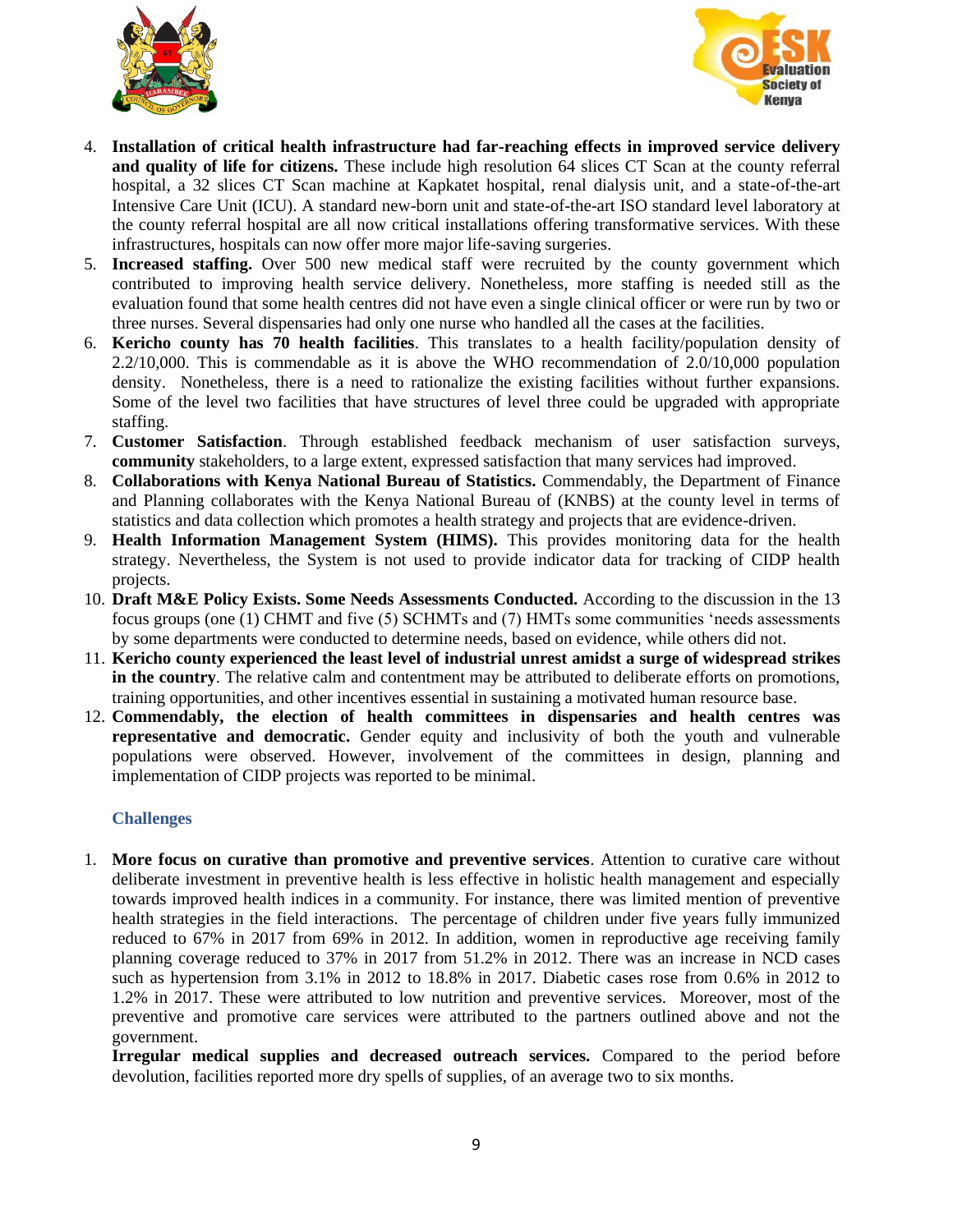



Outreach services essential for more health access to the community were reported to have been reduced in the period under review except in one sub-county.

- 2. **The existence of a health service bill that is yet to be endorsed by the county assembly.** While other departments, development partners, and national government are working in health sector-related activities, these are not coordinated and harmonized.
- 3. **Lack of health financing legislation.** Occasioning untimely and irregular release of funds, delays in project implementation, including inadequate supply of commodities at the health centres and dispensaries, in both curative and preventive health services.
- 4. **Some projects' prioritization and identification** were reported to have limited public participation and not informed by evidence-based needs on the ground.
- 5. **Low public participation**. The evaluation found that the constitutional dictates, notwithstanding, the Finance and Economic Planning have "Project Implementing Committees" filled with technical staffs' only. There is no community participation in these. In their response technical team, noted that oftentimes, calls for their participation are met with low responsiveness. Potentially it was pointed out, owing to limited capacities.
- 6. **Limited deployment of technology.** The health management information system is installed. However, it is only being used for outpatient. At the time of evaluation, it was not operational due to a lack of computers.
- 7. **Gap in M & E, including baselines such as the status of equipment before devolution.** The projects planned for the health sector were in the form of activities and not "projects." An M&E plan was neither included in the activities or projects implemented, nor were there any specific monitoring reports or health services evaluation conducted. As such the generation of these "*projects*" was not results-based, including budgetary allocations.
- 8. **The sustainability of some installations was a challenge**. Some maternity wings/ staff houses/theatres in several facilities were constructed but were yet to be used several years later. That owing to inadequate personnel to offer services or lack of equipment to make them operational. Other structures were not in use as the health staff stated they were not comfortable using them due to poor workmanship.

## <span id="page-9-0"></span>**Main Recommendations**

- 1. **Strengthen preventive and promotive health care services to** address non-communicable diseases and other public health problems through increased government and diversified funding from partners as well as community outreaches for enhanced access to services such as immunizations and nutritional care education.
- 2. **Streamline and facilitate timely funds disbursement by Treasury and county government towards regular acquisition and management of commodities** in health centres/dispensaries and staff capacity strengthening, with augmentation of this by solicitating more partners' support.
- 3. **Hasten endorsement of the health services management bill by county assembly** towards the entrenchment of a legal framework on financing and staffing. Empowered by that establish a central multi-disciplinary coordinating unit for oversight with a special focus on results and quality service.
- 4. **Enhance policymakers (including MCAs) level of engagement and capacities** through awarenesscreation and trainings on the Public Finance Management Act and budgeting to improve resource use in the county and development outcomes. Priority projects are discussed with relevant stakeholder, including the department of health to explore spearheading this at this right from budget planning to execution stages.
- 5. **Ensure inclusive deliberate, structured political, technical, and community participation** in project identification, design, implementation, reporting, monitoring  $\&$  evaluation. This by building their capacities. Operationalization of the CIMES' Guidelines *Public Participation Fora*, provides a platform for this.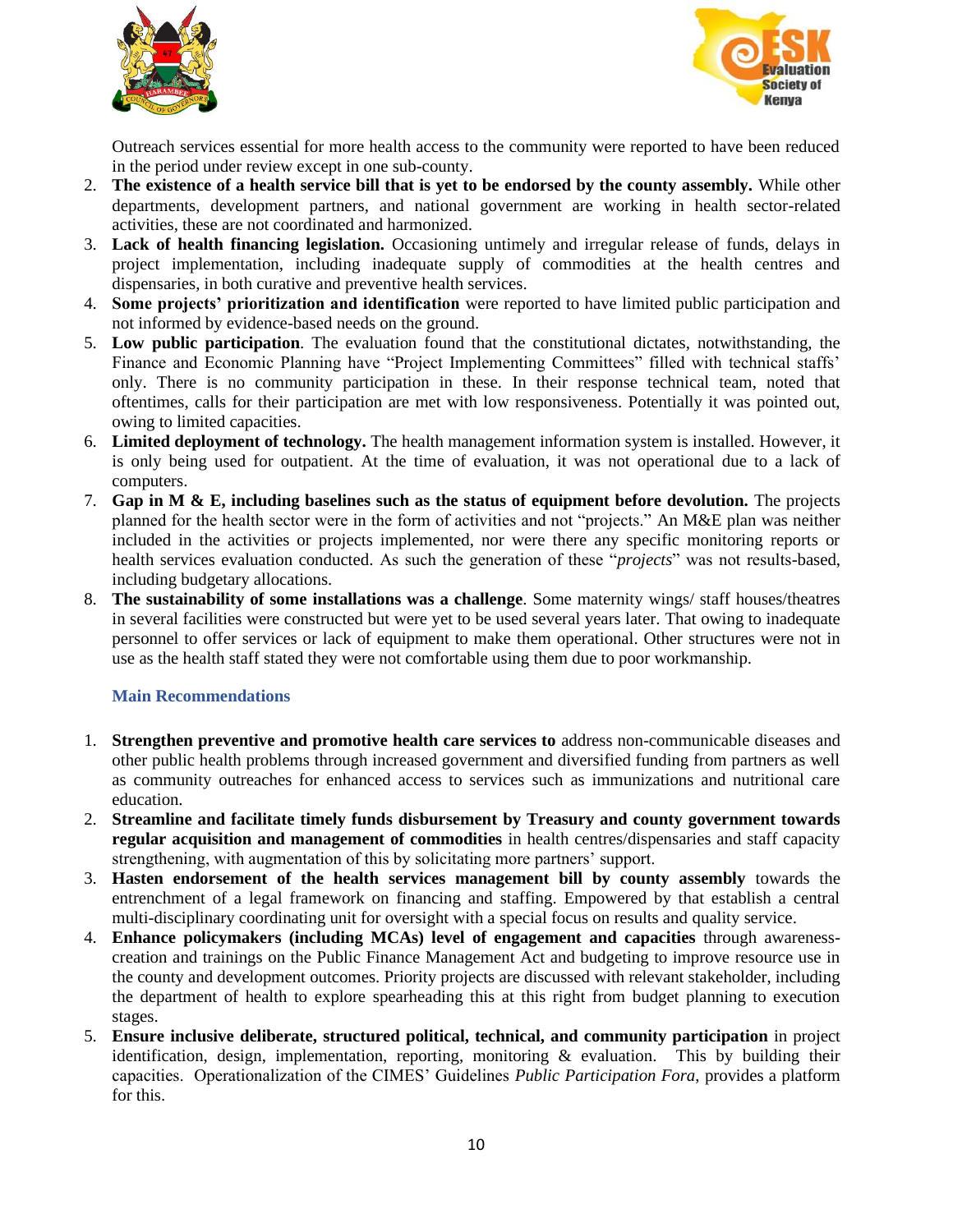



- 6. **Facilitate support supervision**, especially in health centres and dispensaries, for improved service delivery by tapping into more stakeholder support in the provision of utility vehicles, equipment and other requirements.
- 7. **Strengthen capacities for health committees and staff** through awareness-creation and trainings on project management supported by government and partners. Training Courses in project M&E, including virtually by use of recordings with a set periodicity as as quarterly delivery.
- 8. **Deploy comprehensive technology health care management**, including purchase of more computers and installation of an integrated computerized system – similar to the current HIV/COVID management between the national and county levels, with requisite trainings and other relevant equipment through national budget and partners' support. On this, there is need to discuss and prioritize the level of health facilities to be targeted as at level 5 and which diseases could be priority in terms of prevalence rates and other county/local contexts.
- 9. **Strengthen existing collaborations with KNBS** to harness its rich data resources in tracking of monitoring indicators and feeding into evaluations. For example, through its monthly, quarterly and/or annual surveys/census programs and administrative data, some of which is derived from Geo-space analysis at the click of a button for an evidence-driven health strategy and projects.
- 10. **Operationalize robust gender and social-equity-responsive sector-wide M&E Systems in every department.** And with clear linkages e.g, to the HIMS that in turn feeds into a centralized System coordinated by the Economic Planning.Significantly**,** with adequate budgetary allocations, technical support and public participation to track progress and provide feedback on CIDP indicators and other aspects of project implementation. For instance, of great potential value-addition could be some earmarked budget to add to the HIMS' UNICEF-supported SDGs indicators but whose information on those related to CIDP projects are absent. Sensitization of the need for this is one of the first steps and consensus of other related aspects like reporting periodicity.
- 11. **To increase sustainability, operate within the WHO norms of permitting budgets and capacities.**  Significantly, have maintenance budgets based on commensurate personnel, physical facilities and equipment. Also include maintenance costs in the planning and budgeting stages. Ensure good quality workmanship that gives value for money.
- 12. **Finalization of Draft M&E Policy by County Assembly,** enactment and enforcement of relevant legal framework to operationalize it.
- 13. **Conduct mid and end-term reviews of the current and future CIDPs** with the aim of making projects results focused.
- 14. **As part of the implementation of recommendations, support counties to develop a County Evaluation Plan (CEP) that includes rapid evaluations for key sectors.** The evaluation findings could then be featured in County Annual Progress Reports (CAPRs) on the implementation of CIDPs. Also, findings could help answer important knowledge gaps for the Medium-Term Plan (MTP) III implementation period.
- 15. **Strengthen SDGs implementation through an evaluation mechanism** that tracks progress at higher outcome/impact results levels of related health indicators and for other sectors as outlined above which is prioritized on the HIMS based on county context, in terms of disease prevalence. That in turn could potentially facilitate these levels of results' systematic capture in the GOK/UN Voluntary National Review Report (VNR) for Kenya i.e., on the implementation status of the SDGs.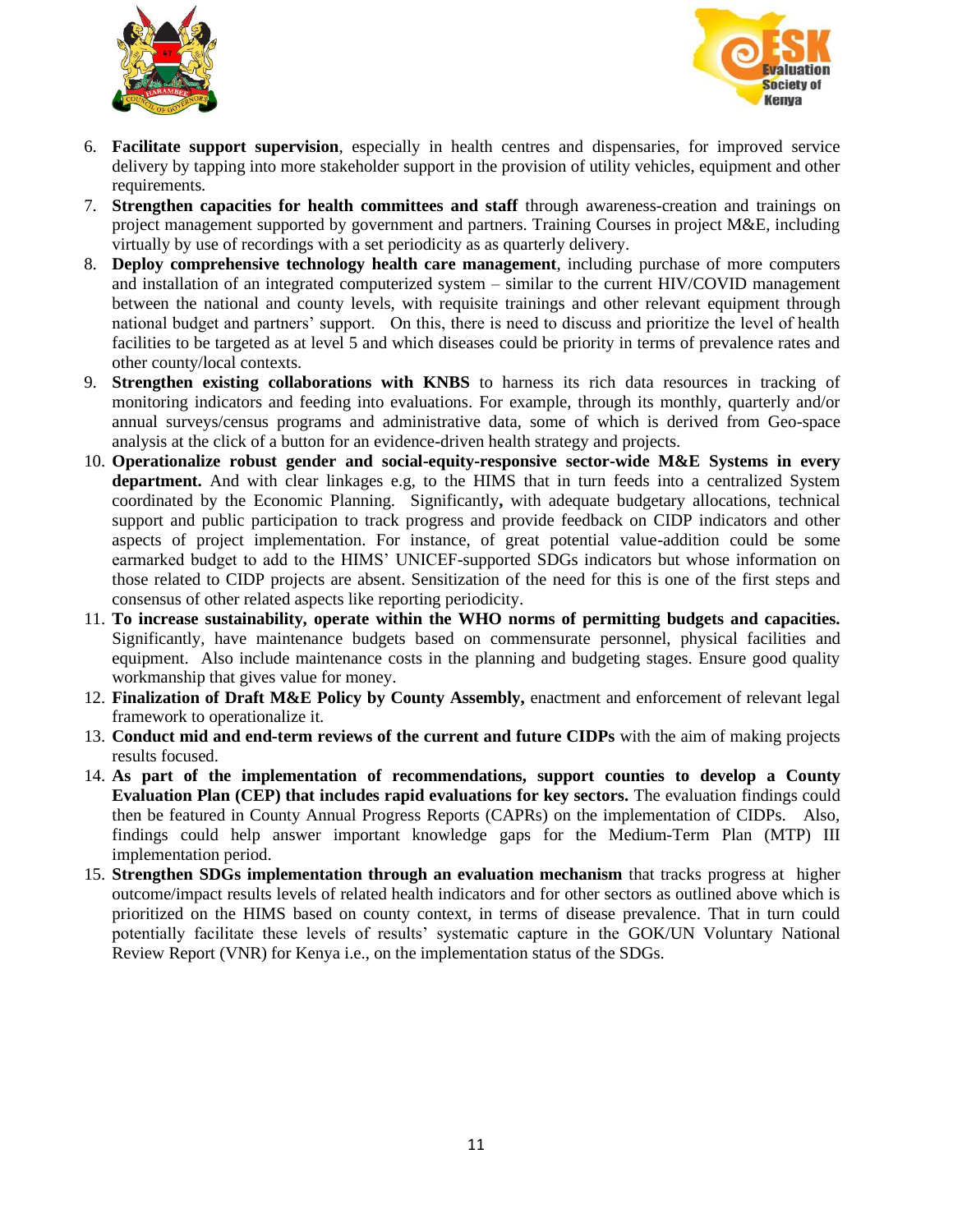



## <span id="page-11-0"></span>**Kericho County, COG and 2021 National M&E Week Response**

- Kericho county agreed with the evaluation's findings that were reinforced at the annual M&E week and by the COG. For example, it was pointed out that they are not only an eye-opener but factual and cutacross other departments.
- The county looks forward to technical support on the implementation of recommendations for improved and evidence-based policy decision-making, investment choices and planning as well as the nurturing of a robust M&E System. Moreover, it was observed that sharing of the findings report with other counties will add value, towards peer-to-peer learning, experience sharing and consideration for potential replication.

## <span id="page-11-1"></span>**1. Background**

## **i. Geography and Demography**

Kericho County is an agricultural county located in the Rift Valley region between longitude 35º 02' and 35º 40' East and between the equator and latitude 0 23' South. The county is well drained with several rivers with outlets either in the Mara or the Lake Victoria. The county receives relief rainfall. The highest is in the central highlands being about 2125 mm while the lower parts receive the least amount of 1400 mm. This map shows the location of Kericho county shaded in red. According to the Kenya census of 2019, Kericho has a total population of 901,1777. Males are 450,741, females 451,008 and intersex 28. In age groups, 0-14 years comprise 354,800; 15-64 years 513,854 and 65+ years 33,084. The county has six sub-counties namely: Kericho East, Kericho west, Sigowet/Soin, Bureti and Kipkeleion west and Kipkeleion East. This Map of Kenya depicting Kericho county<sup>1</sup>.

## **ii. Leadership and Governance**

The devolved health sector has adopted an operating system borrowed from the District Health Management Team which operated before devolution. These teams were modelled on the defunct District Health



Management Teams (DHMTs) and the District Health Management Board (DHMB). This has given birth to a County Health Management Team (CHMT) and Sub-County Health Management Teams (SCHMTs); Hospital Management Team (HMTs) at the hospitals and health committees at the H/Cs and dispensaries.

While at the hospital level membership is drawn from heads of departments and the facility in charge, at the H/Cs and dispensaries, membership is drawn from the community members. The adopted leadership and governance structure is not adequately anchored in the legal framework at the county. Members of

 $^1$  This map was sourced from Kenya National Bureau of Statistics (KNBS) site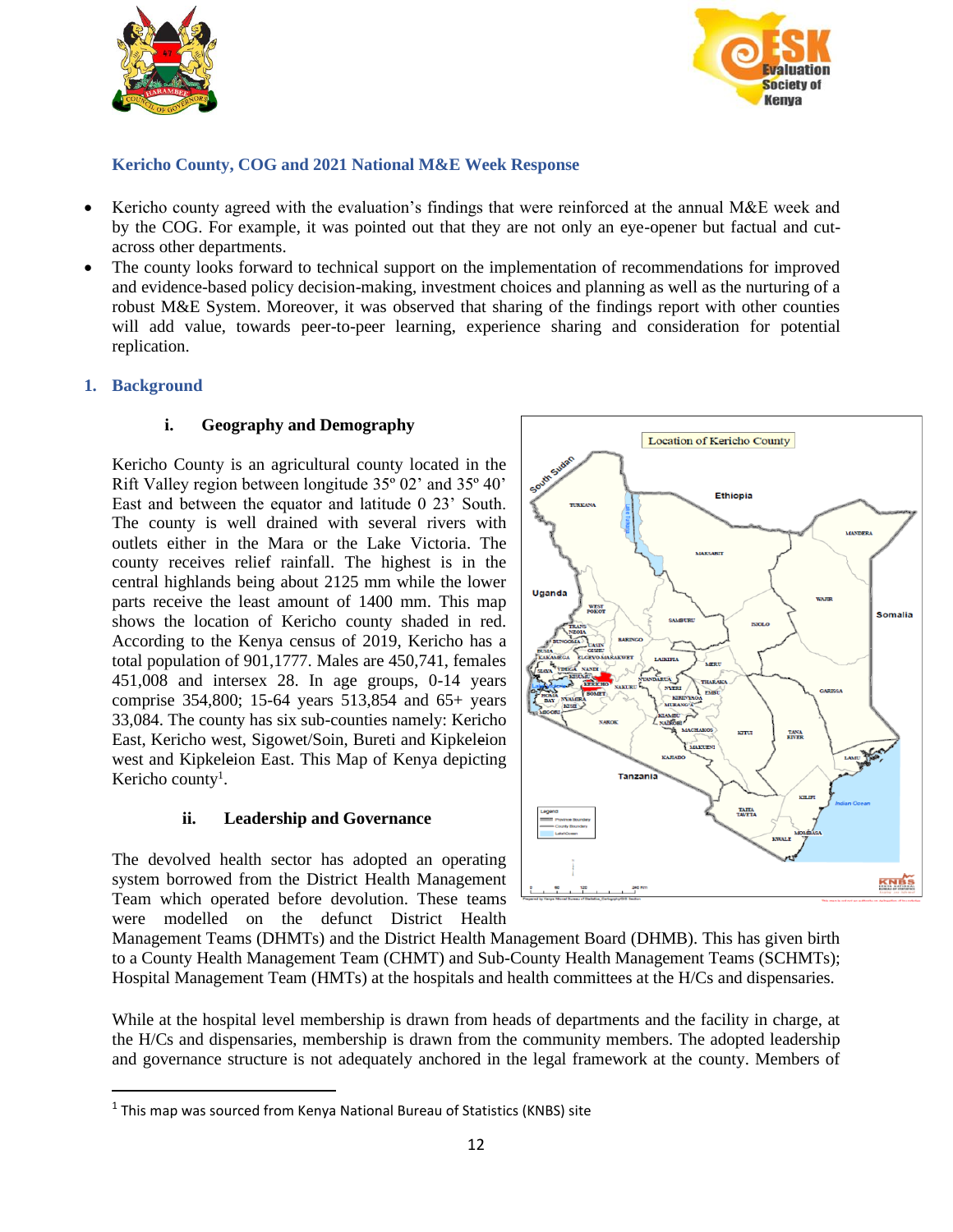



the HMTs; CHMT and SCHMTs acknowledged that these structures were handicapped in legal mandate. The health services management bill is yet to be passed by the County Assembly to accommodate this.

## **iii. Regional/ National/County Health Sector Contexts**

The health sector global commitments are outlined in the 2015 Sustainable Development Goals (SDGs - Goals 2/3/6 and the then MDGs 4/5/6). Earlier in, April 2001, heads of state of African Union countries met and pledged to set a target of allocating at least 15 percent of their annual budget to improve the health sector through the signing of "The Abuja Declaration: Ten Years On." Premised on these regional and other international commitments, the government of Kenya undertook many measures to improve its health services. These include stipulating the right to health in the 2010 Kenyan Constitution, emphasizing the interdependent relationship between the right to health and economic development in The Kenya Vision 2030, and outlining procedures to provide health services nationwide in The Kenya National Health Policy (2014-2030).

According to the Annual Health Sector Performance Report 2015-2016 and Priorities Implementation Framework of Health Service 2017/2018 for Kericho County, the health sector planning process is guided by the: Kenya Constitution (2010), Kenya Vision 2030, Kenya Health Sector Policy (2014/2018), Kenya Health Sector Strategic Plan (2014-2018) and Investments Plan, CSSHP and Annual work plans and Health Sector M & E Framework at National and Counties.

Kericho county's population faces many issues, among them, on average, the distance to the nearest health facility being 15 kilometres. Kericho health sector is understaffed; for example, for every 23,000 patients, there is only one doctor available to provide medical services, while at the national level, every 4,831 patients have one doctor to provide services to them. Additionally, every 2,000 patients have only one nurse to provide services to them, while at the national level, every 628 patients have one nurse to provide services to them.

In 2013, the county suffered from many prevalent diseases. HIV and AIDS pandemic remained a key challenge in the County at the rate of 5.6% in 2012 and 3.4% in 2017 while 49.4 percent of the population was infected with malaria, 19.45 percent flu, 3.6 percent stomach-ache, 2.95 percent with diarrhoea and 1.6 percent with respiratory tract diseases. Tuberculosis and non-communicable diseases (NCDs) such as diabetes, hypertension were on the increase. Malnutrition was a public health problem and there was a rise in diet-related non-communicable diseases.

Against this backdrop, the mandate of the health sector in Kericho County is to ensure access to basic health care and services. In 2013, guided by the above frameworks, it launched the CIDP, 2013-2017. In it, it reiterated and emphasized the right to health as one of the fundamental rights critical in achieving economic development. To this end, the county implemented several procedures to ensure equitable access to healthcare services, such as introducing cost-sharing, waiving fees, and providing cost exemption. Further, it focused on improving maternal and child health and upgrading of health centres and facilities.

Between 2013 and 2017, the county implemented a total of 215 CIDP health projects namely: Upgrade Kericho District hospital to level 5 (five); Employ more medical staff;Construct staff houses especially in all health facilities; Connect all health facilities with electricity, generators, or renewable energy; Purchase more ambulances; Expand coverage of health benefits; Promote preventive care; and Support people living with HIV/AIDs.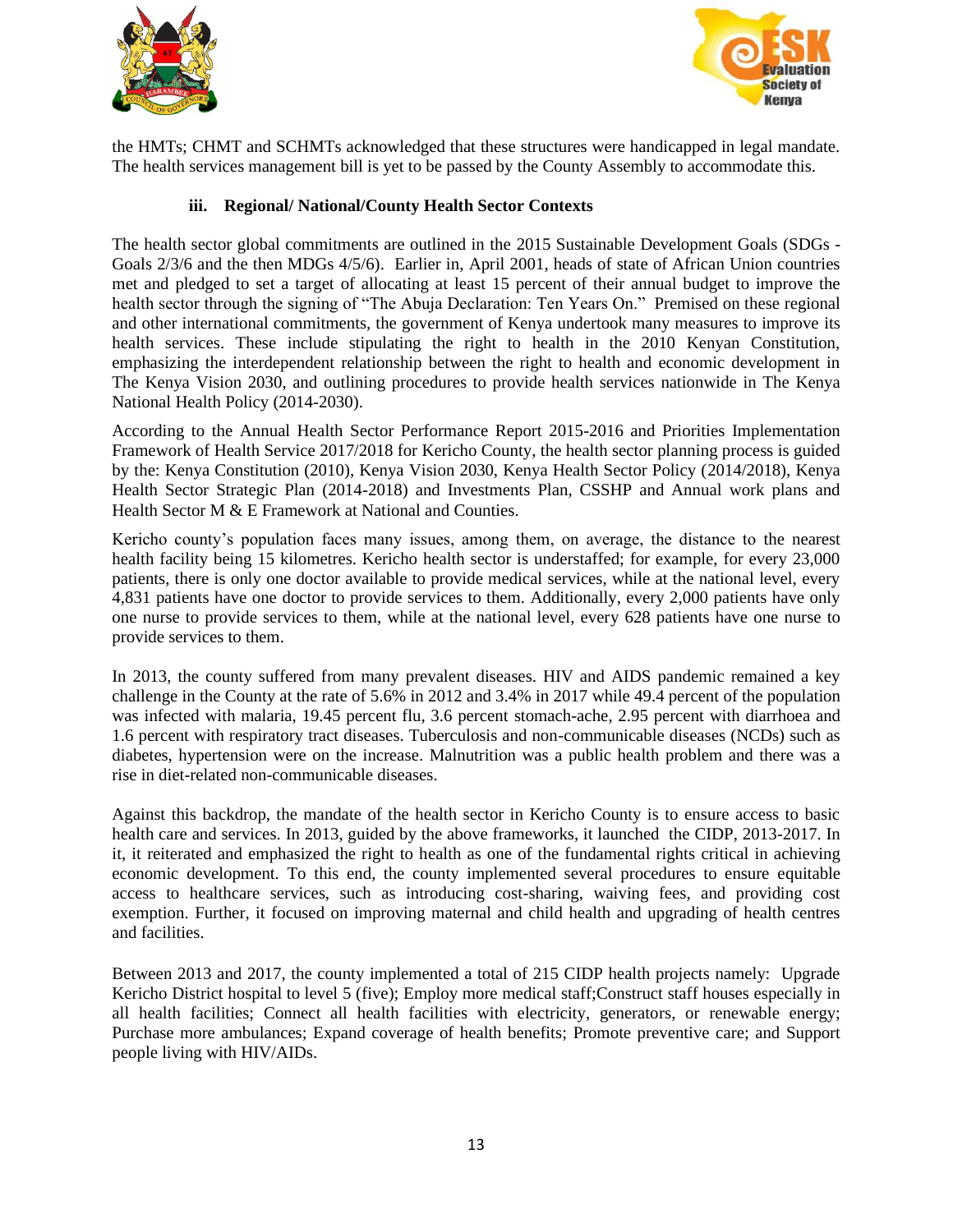



Within the same period, the County had 14 hospitals (includes 1 referral, 6 sub-county, 2 faith based and 5 private hospitals), 22 health centres and 178 dispensaries in 2017. These comprised of 151 (70.5%) public, 38 (17.8%) private, 19 (8.9%) faith based organisations and 6 (2.8%) non-governmental health facilities.

## **iv. National/County M&E Contexts**

The MED co-ordinates the operationalization of the National Integrated Monitoring and Evaluation System (NIMES) and the County Integrated Monitoring and Evaluation System (CIMES) through a multi-stakeholder approach. The Systems track the implementation of the Vision 2030 policies, programmes and projects. CIMES document provides guidance for county governments on how to establish and maintain effective monitoring and evaluation systems., in alignment to the NIMES and related regional and global M&E agendas.

However, the recent Annual Capacity and Performance Assessment undertaken as part of the Kenya Devolution Support Program (KDSP) found that monitoring and evaluation is nascent in most counties. Evidence-driven capacities, demand, and utilization are weak. MED's mandate includes supporting the counties to address capacity challenges and help define standards and systems for effective monitoring and evaluation of the CIDPs. In line with this, MED, in collaboration with ESK under the EvalSDGs Global EvalVision for promoting the evaluation of the SDGs, conceived this pilot study (with potential for replication) to assess the first CIDP projects in the health sector in Kericho for 2013-2017.

#### <span id="page-13-0"></span>**2. Purpose of the Rapid Evaluation**

The government's basic reasons to engage in M&E is the need to enhance the public sector's performance, improve evidence-based decision-making processes, and increase political accountability and transparency (Mackay, 2007). The Constitution of Kenya (2010) requires adherence to principles of good governance.

Against this, the purpose of the Rapid Evaluation (RE) was to assess health service delivery in Kericho compared to before Devolution. The review was from 2013-2017. Rapid evaluations are meant to be conducted within a short time, systematically taking into account context, against limited resources and by use of mixed methods highlighting action-oriented recommendations for project improvement through lessons learned. This particular study is aimed at giving affirmative action to the evaluation function which has been left behind by monitoring in the country. Findings are also earmarked to inform potential replication of the project to the other Counties, towards its increased demand and utilization by government.

#### <span id="page-13-1"></span>**3. Objectives of the Evaluation**

The results of the projects' objectives in the CIDP were assessed by comparing what was prevailing before Devolution and after, for the period in review. In the assessment, integration of the cross-cutting issues of gender and social-equity were taken into account. Accordngly the assessment applied the OECD criteria as outlined.

• Relevance of the selected CIDP health projects in terms of their alignment with the beneficiaries/ county's needs and priorities as outlined in the Vision 2030, AU's Abuja Declaration and the SDGs.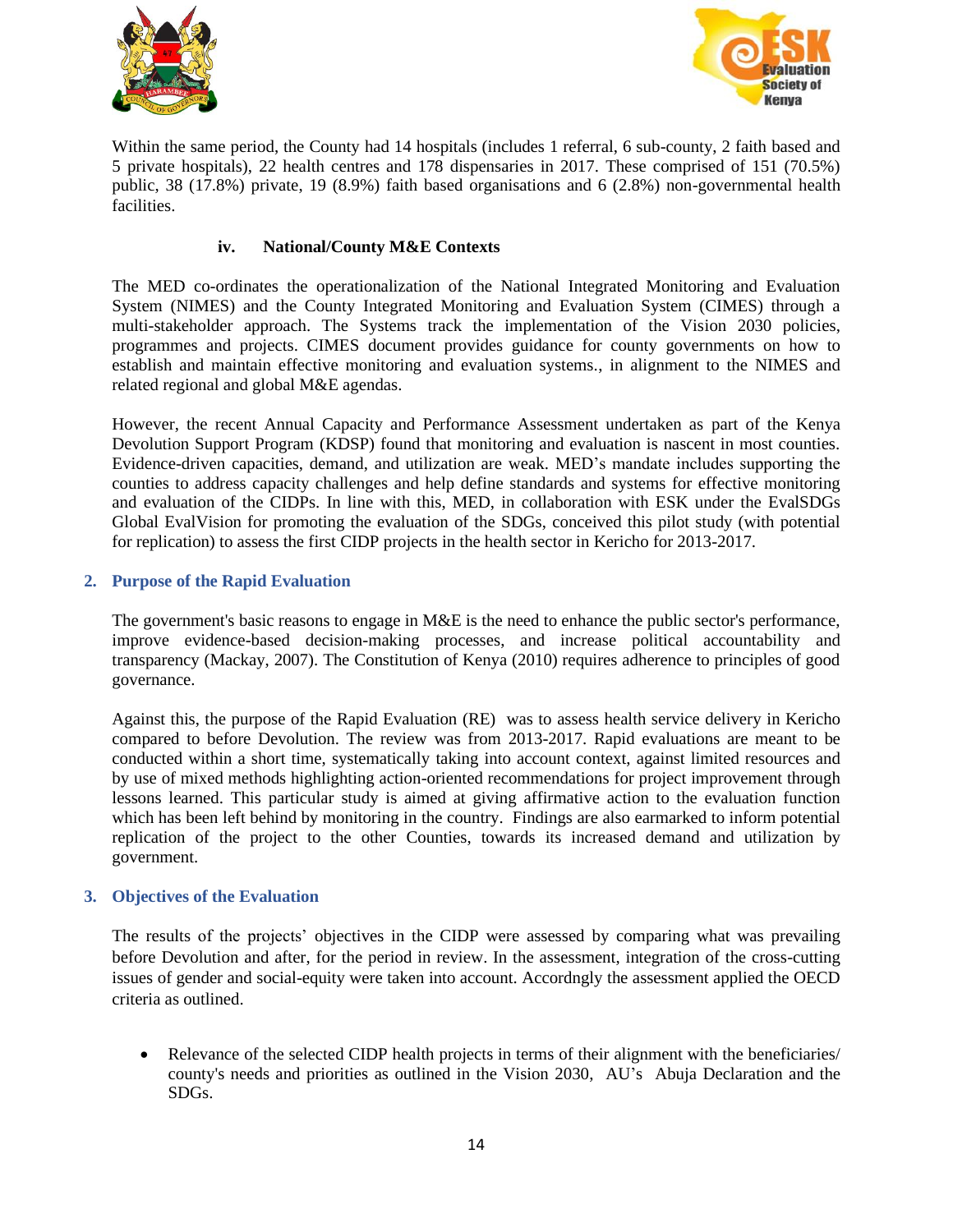



- Effectiveness of CIDP health projects implemented by Kericho between 2013 and 2017 in transforming the communities lives for the better.
- Efficiency of the CIDP health projects in relation to set timelines, resource allocations and coordination.
- Within permitting realities, determined some of the impact of the CIDP health projects by focusing on the projects' identifiable intended and unintended (positive and negative) results, taking into account primary and secondary long-term effects that could evidently be attributable to the evaluated projects.
- Measures, if at all, taken by the county to ensure the sustainability of the results of the implemented projects.
- Drawing of lessons learned, good practices, and recommendations for policymakers in the county and wider national and global potential learning.

#### <span id="page-14-0"></span>**4. Methodology**

#### <span id="page-14-1"></span>**I. Sampling Procedure**

The sample in this rapid evaluation was drawn from the health projects implemented in the six subcounties. A sampling frame stratified the projects into four strata in line with the CIDP health projects. The sampled facilities were: seven (7) Levels 5 and 4 hospitals (District and Sub-district), Ten (10) Level 3 (Health Centres), and thirteen (13) Level 2 (dispensaries).

#### **II. Data Collection**

<span id="page-14-2"></span>A mixed approach comprising desk review of key documents, advocacy and training workshops, key informant interviews, focus group discussions, community meetings, observations and preliminaryfindings validation workshops were employed to collect data as outlined below.

#### **i. Secondary Data Desk Review**

The team reviewed the documents related to the CIDP and its implementation and achievement between 2013 and 2017. Integral to this was quantitative data derived from the County health management information system.

#### **ii. Primary Data**

- Towards increased demand and utilization of evaluation, advocacy workshops targeting high political leadership (Governors/MPs/Senator/MCAs, County Executive Committees (CECs) and trainings on rapid evaluation methodology for technical staff at all levesl and sectors were conducted.
- Research Assistants Team. Composed of nine undergraduate students these were selected from the sub-counties as part of capacity building and employment affirmative action to the local youth. The team received training and pre-tested the tools prior to data collection. Each consultant worked with two research assistants during data collection and transcription. Adequate supervision was provided accordingly, to ensure data quality.
- The team carried out field data collection in all the six sub-counties from 8th to 23rd August 2019, that comprised: 21 Interviews with key informants; 18 FGDs with the County and sub-County health management teams, hospital management teams, health committees in the health centres and dispensaries, Health Committee of the National Assembly, and Youth Bunge; 14 Community meetings - 10 within the dispensaries (Level 2) and 4 within the health centres (Level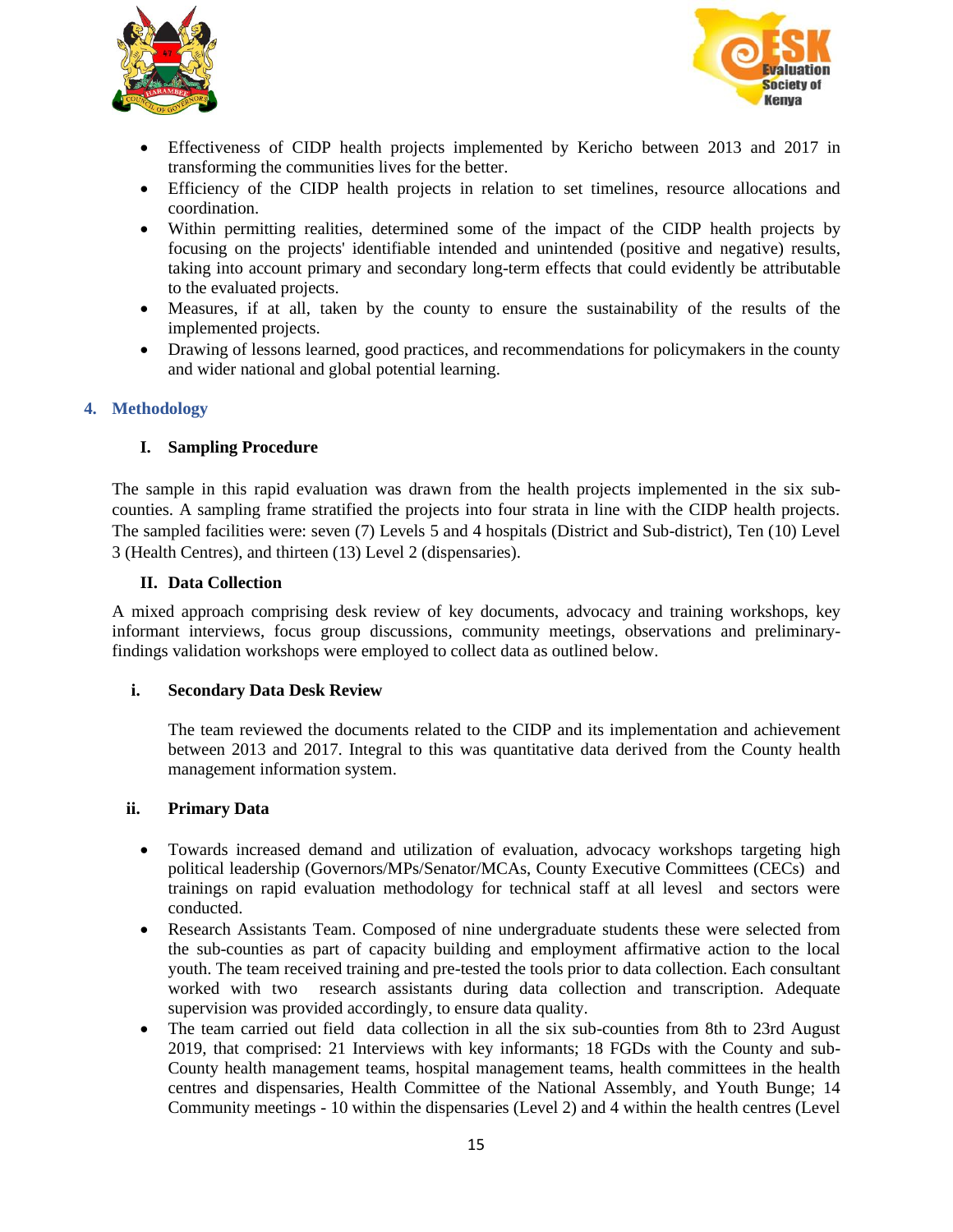



3) facilities. Observations were made of the projects visited in the health facilities and the one public toilet.

• Pre-liminary findings validation workshop was conducted targeting the relevant stakeholders.

## <span id="page-15-0"></span>**III. Data Analysis**

Data were analyzed using themes to identify connections between the sub-themes in relation to planning and implementation of projects in the health sector during the 2013 -2017 CIDP in Kericho County. These themes and sub-themes included: situation before and after devolution, alignment to national/regional and global commitments' priorities, citizen participation and engagement, commodities and supplies, equipment, infrastructure, leadership and governance (human resource, health service provision and logistics and support supervision), health financing and sustainability.

#### <span id="page-15-1"></span>**IV. Data Management and Quality Control**

The team integrated the World Bank data quality standards, in the entire process of data collection and analysis to better achieve the objectives of this rapid evaluation and to understand the extent to which the information could be trusted and used to influence management decisions as outlined below.

## **World Bank Quality Control**

- **Validity:** the team collected qualitative and quantitative primary and secondary data that has a direct relationship with the CIDP (2013-2017), assigned highly qualified personnel to collect data, and reported data quality problems and proposed solution to address them.
- **Integrity:** the team clearly defined the process of data flow and the team roles and responsibility, and shared documents, to monitor and track changes to minimize the risk of transcription error or data manipulation. The research assistants and the consultants recorded the interview and meetings. They transcribed the data and translated it into English. Typed transcripts were coded to capture emerging themes. The team analyzed the data using those themes.
- **Precision:** the team designed the data collection tools in a way that helped them to collect sufficient level of qualitative and quantitative detail to conduct proper analysis and facilitate management decision-making.
- **Reliability:** the team established procedures for data collection, maintenance, and documentation.
- **Timeliness:** the team developed a regularized schedule of data collection and analysis and established data storage mechanisms that allowed them to access data and meet management needs.

#### <span id="page-15-2"></span>**V. Dissemination of Findings**

Pre-dissemination findings validation and events were held at the county levels, as well as presentations of the findings to COG technical team and during the National M&E Week. All these events provided rich data that strengthened the findings. Further dissemination is planned through wider stakeholder workshops and embeddment of the reports/policy briefs in the MED/COG/Counties/ESK websites.

#### <span id="page-15-3"></span>**VI. Quality assurance and coordination**

• Reference Team composed of seven members: two MED officers, two World Bank officers, one ESK coordinator, and two consultants. The team oversaw the quality of the evaluation process according to the terms of reference.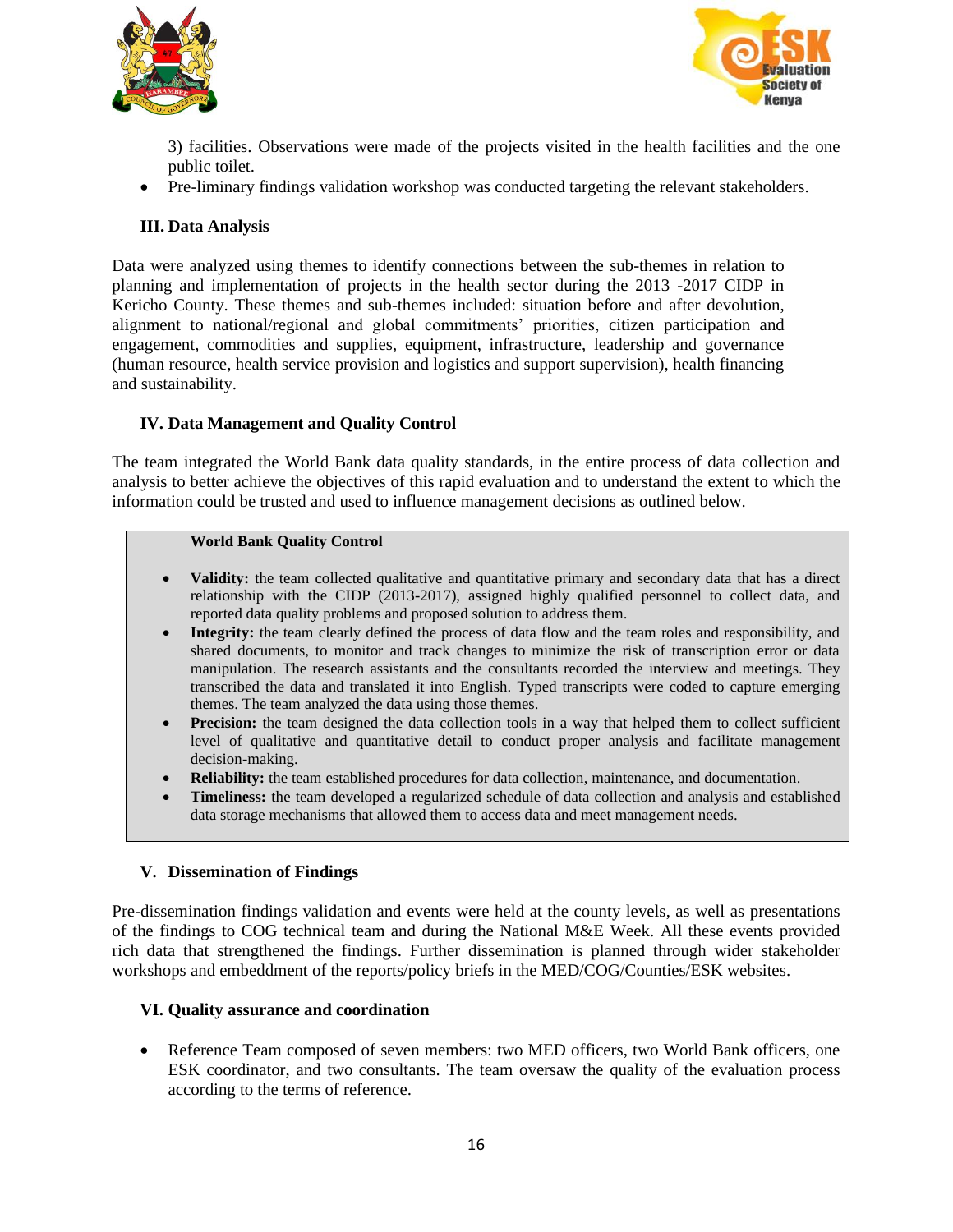



• The focal team at the County-level that coordinated the project at that level composed of three members: the Chief Economist, M&E Officer Economic Planning, and M&E officer from the Department of Health Services.

## <span id="page-16-0"></span>**5. Limitations**

The limitations experienced in the course of this rapid evaluation were:

- Limited baseline data and other information related to regular monitoring. There was minimal baseline data available for the first CIDP. Most baseline information was therefore collected in retrospect during the primary data collection with targeted questions to the key informants and community meetings as well as FGDs with health committees on what the situation was like before Devolution.
- Difficult access to a few projects sites. The roads leading to some of the project sites were rugged and almost impassable due to heavy rains. However, the team succeeded in conducting all the planned meetings and engaging all the targeted stakeholders.This was possible because the consultants operated with the research assistants in two teams which were able to visit the different sites simultaneously with effective coordination from the department of Health. The teams were tenacious and stretched the working hours beyond the conventional 8.00 AM to 5.00 PM.
- Language Barriers. The data collection tools were developed in English language. However, the majority of the targeted community members were comfortable providing answers in their local language. The consultants and the research assistants had to translate the tools into and from the local dialect (Kipsigis). The team tested the tools before using them widely.
- Time-consuming quality assurance and control processes for the field data collection.The data collected by the research assistants was in the local language, translated and recorded in English, and then transcribed. However, since the data was not tape recorded, the team had to recheck the data through reviewing the hard copies of the tools which was time-consuming. We propose to include the costs of data recording and transcription in the budget of future evaluations.
- COVID-19 context delayed the planned timely completion of evaluation including holding of the findings' stakeholder dissemination workshops. This also led to higher budget implications compared to the initial allocation.

#### <span id="page-16-1"></span>**6. Findings**

Results were mixed on the achievement of the set Kericho CIDP health sector objectives' priorities. This section presents the main findings of the rapid evaluation. They are are structured across the five evaluation OECD evaluation criteria as follows.

#### <span id="page-16-2"></span>**Relevance**

#### <span id="page-16-3"></span>**Key Achievements**

- **I. Alignment to National/Regional and Global development priorities as follows.**
	- **The 2010 Kenyan Constitution** stipulates the right to the highest attainable standards to health care services, emphasizing the inter-dependent relationship between this and that of economic development. Accordingly, the Kenya National Health Policy (2014-2030) exists whose implementation is under the Health Bill, 2015 that among others focuses *to '……establish a*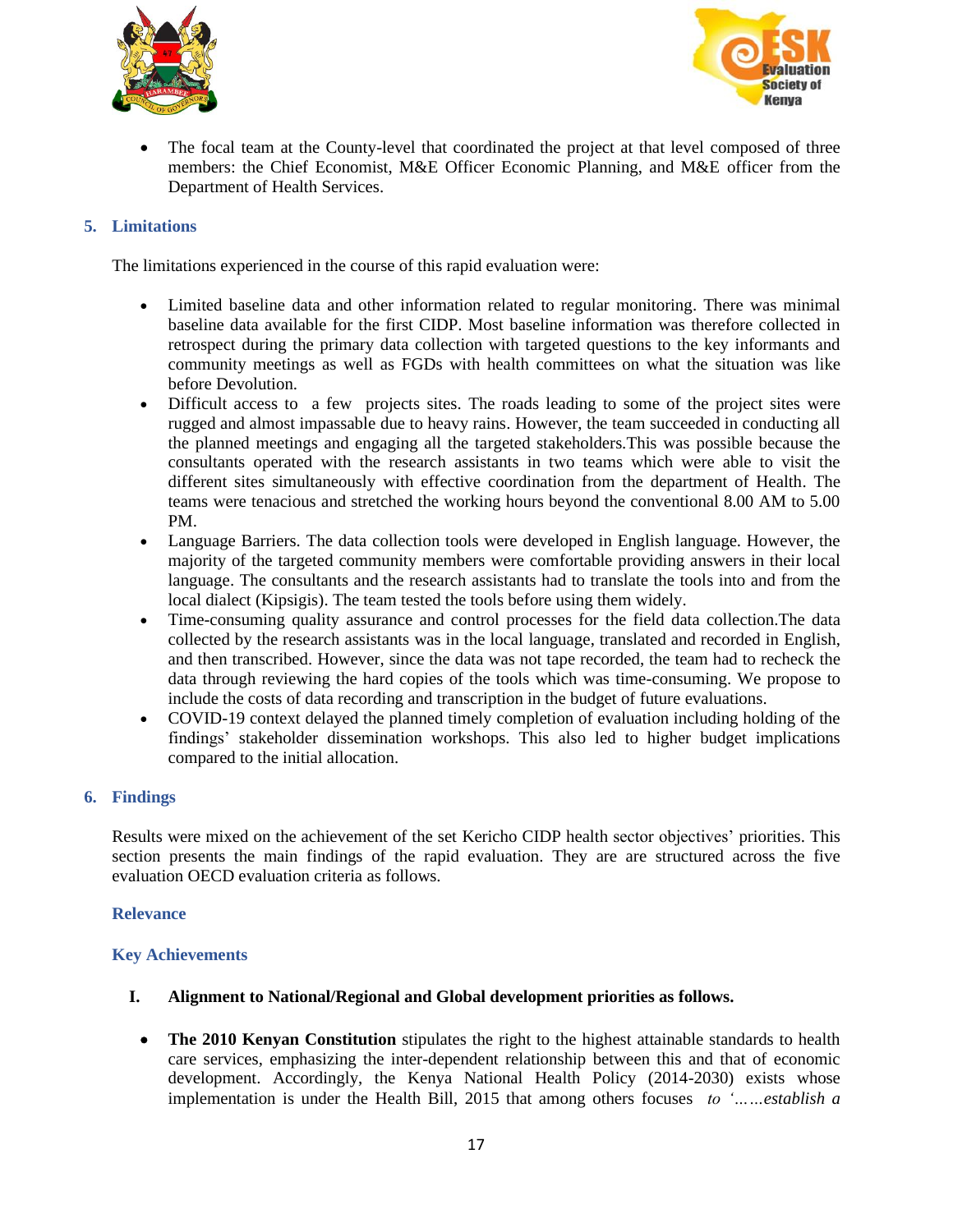



*national health system which encompasses public and private institutions and providers of health services at the national and county levels and facilitate in a progressive and equitable manner, the highest attainable standard of health services……'*.

- **Kericho health policy goal** is, "attaining the highest possible standards of health in a manner responsive to the needs of the population'. Accordingly, it aligns to the above national health policy and constitutional aspirations.
- **A draft Health Bill** to operationalize the policy exists, and is awaiting ratification by the County Assembly.
- **Kericho Health Sector Strategic Plan 2013/14 – 2017/18 was developed aligned to all the above**. The CIDP's objectives are to: reduce child mortality; improve maternal health; combat HIV/AIDs, malaria and other diseases. It was not officially launched but used to inform health service delivery.
- **Alignment to related national, regional and global development priorities.** All these are premised on the global, regional and country policies namely; SDGs (Goals 2/3/6 and the then MDGs 4/5/6), African Union **'s** Abuja Declaration/ (target of allocating at least 15 percent of their annual budget to improve the health sector) and Vision 2030's social pillar on investing on the people of Kenya, under the health sector.
- II. **Multi-stakeholder funding and technical support**. Some impressive outcomes and impacts as outlined below were evident. Some of the partners that contributed to these included; national government, World Bank, UNICEF, UNFPA, USAID, Global Fund, DFID, Danida, PEPFAR, Health and Development Service (HANDS), Brighter Communities World Wide, PSK, Christian Health Education (CHAK),SUPKEM and the private sector
- III. **Some Needs Assessments were Conducted.** According to the 13 FDGs for various committees (one (1) CHMT and five (5) SCHMTs and (7) HMTs), Needs Assessments involving the participation by some departments to determine health care technical priorities such as theatres, based on evidence were conducted, while others did not. Table 2 summarizes this finding.

#### <span id="page-17-0"></span>**Table 2: Identification of health needs according to the FGDs with CHMTs, CHMTs and HMTs in Kericho County**

| <b>Needs Assessment</b>                                                                         |  |
|-------------------------------------------------------------------------------------------------|--|
| Departments initiate the process of needs assessment                                            |  |
| SCHMTs are not aware of the projects & not involved in needs assessment, supervision and        |  |
| implementation of projects (especially infrastructure)                                          |  |
| SCHMTs & HMTs are aware of the projects $\&$ are involved in needs assessment but are minimally |  |
| involved in the supervision and implementation of projects (especially infrastructure)          |  |
| Project priorities are done by CHMTs and the MCAs                                               |  |

IV. **Some Identified Evidence-based Needs Met**. According to these discussions, the needs identified during the first CIDP focused on maternal/child health care access to health services. These findings indicate that the CIDP health strategies and their implementation were relevant and appropriate to the needs of the targeted beneficiaries in the county as per global and country priorities. The following, including on (table 3) were some of the specific achievements: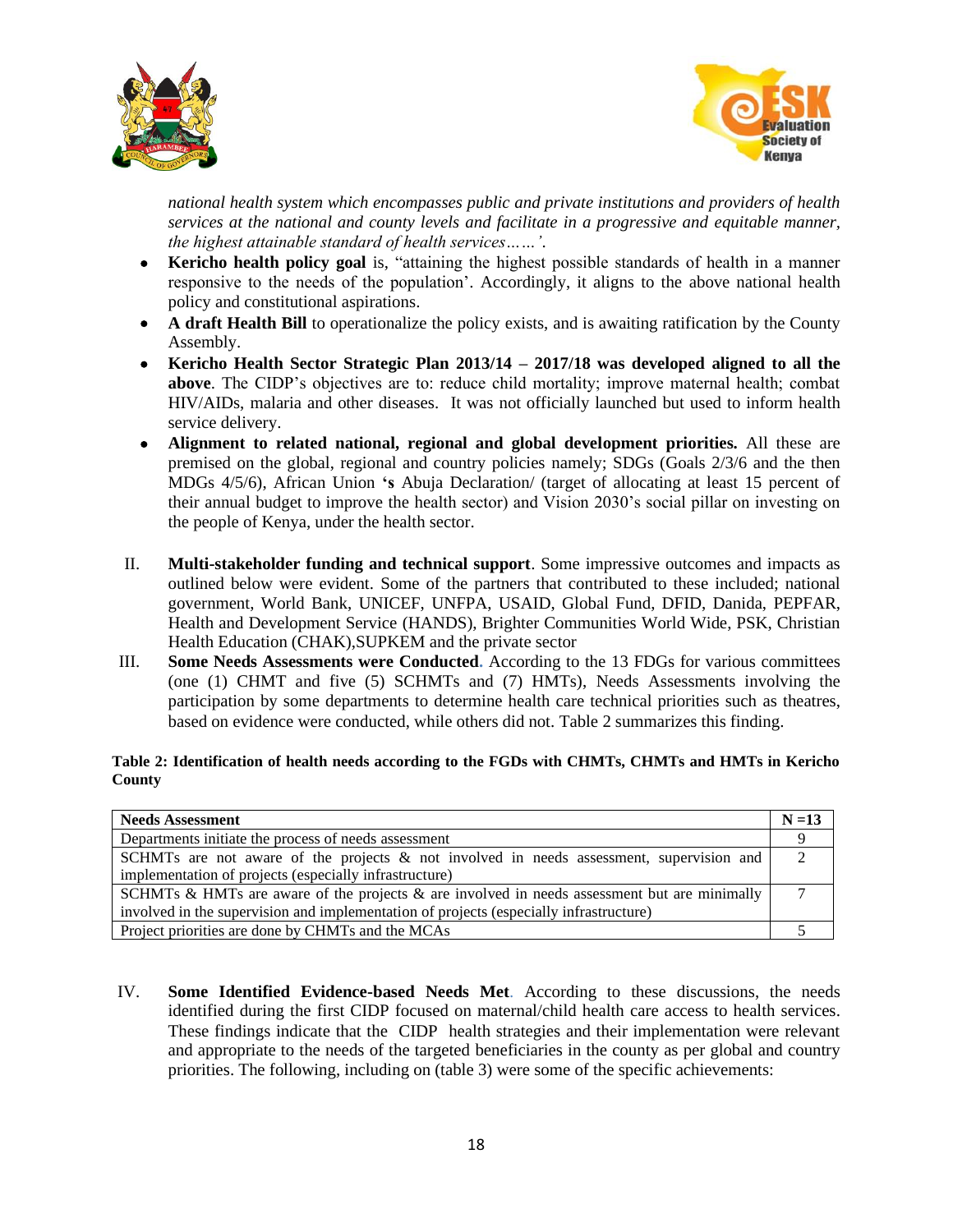



- **Maternal and child health initiatives included**, new-born units (NBUs), maternity wings and services boosted, among others, as noted in one FGD. "*Mothers received maternal services such as family planning and children received immunization which reduced costs and travelling to other places for these services" (*15/08/2019, Kanene dispensary, FGD, dispensary committee).
- **Vulnerable population initiatives (persons with HIV and AIDs)** included reduction of referral cases through provision of improved equipment such a CT Scan and ambulances to hasten referrals. CT Scan is available now in level four public hospitals therefore reducing the referral cases.
- **Emergency services initiatives.** To address trauma and emergency cases, a causulty unity was constructed in Kaptegat Hospital. It was complete at the time of the evaluation but yet to be opened. An ambulance was planned and purchased for each sub-county during the review period to enhance emergency access to health services.

#### **Table 3: Main health needs addressed during the CIDP 2013-2017 according to the FGDs with CHMTs, SCHMTs and HMTs**

<span id="page-18-1"></span>

| <b>Needs CIDP Projects Addressed</b>                                              |  |  |
|-----------------------------------------------------------------------------------|--|--|
| Availability of water to address water shortages                                  |  |  |
| Reduce distance travelled by community to access health services (construction of |  |  |
| dispensaries)                                                                     |  |  |
| Reduce referral cases (Theatres and equipment)                                    |  |  |
| Maternal and child services (maternity Wards, New-born units (NBU), equipment)    |  |  |
| Fasten referrals (Ambulances)                                                     |  |  |
| Mortuary                                                                          |  |  |
| Staffing                                                                          |  |  |

## <span id="page-18-0"></span>**Challenges**

The following main challenges were highlighted before and during CIDP implementation:

- **I. Minimal Community participation** in identifying and prioritizing projects in the hospitals. Reportedly, the hospital management identified the projects largely with minimal community involvement. However, for the projects within the health centres and dispensaries, there was some involvement of the community through their elected health committees.
- **II. Decreased awareness raising/outreach about primary healthcare**. Health education and primary health care is undertaken in liaison with the community units in four of the six sub-counties. The WASH services that include latrines and springs protection and community sensitization and IEC materials and health promotion are funded by donors such as TI, SNV. Preventive services focus majorly on mother and child health through immunizations, family planning, child welfare clinic,maternity service and ante natal clinic (ANC) and postnatal care. The county needs to intensify its awareness raising activities about primary healthcare.
- **III. Low focus on promotive and preventive care.** Partners, such as Health and Development Services (HANDS), implement program about nutrition in schools. However, there is a need to scale up such programs due to the increasing number of cases infected with non-communicable diseases which are linked to nutrition, such as diabetes, hypertension, and cancer.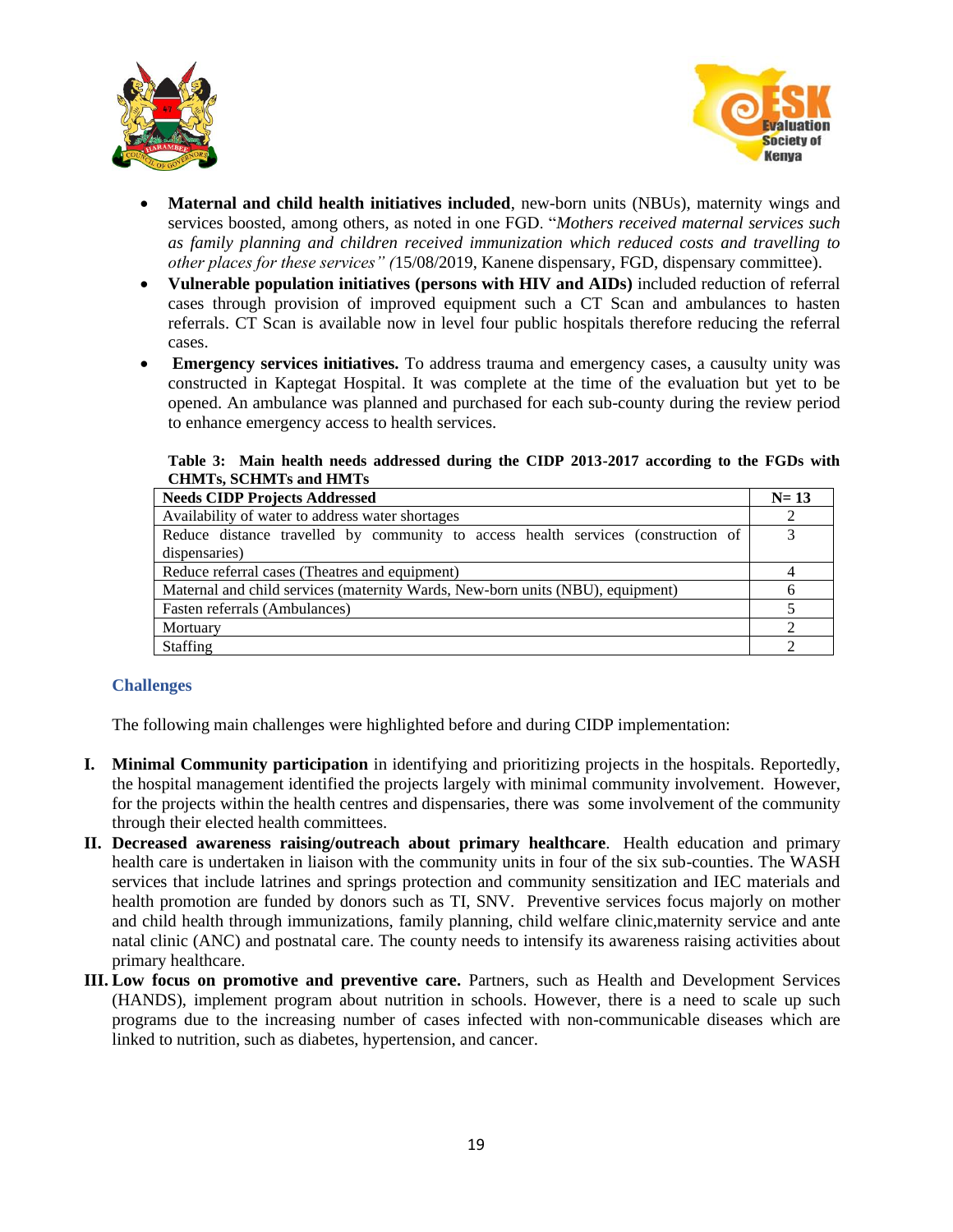



<span id="page-19-0"></span>**Effectivess**

## <span id="page-19-1"></span>**Key Achievements and Challenges**

This rapid evaluation assessed the status of health effectiveness in Kericho County by comparing the situation before and after devolution, in line with what was planned against the actual, in the CIDP.

#### **I. Situation before Devolution**

- Malaria at 49.4 percent, flu 19.45 percent stomach-ache 3.6 percent, diarrhoea 2.95 percent and respiratory tract diseases 1.6 percent at the start of 2013 (CIDP, 2013-2017).
- Tuberculosis and non-communicable diseases (NCDs) such as diabetes, hypertension were on the increase.
- According to the Kenya Demographic Health Survey (KDHS), 2014, children aged 12-23 months fully vaccinated coverage was at 71.8 percent, antennal clinics attendance was reported at 97.1 percent and 62.2 percent reported as delivering in the health facilities and 64.4 percent had been delivered by a skilled health provider.
- The use of contraceptives for family planning was reported at 62.9 percent which was slightly lower compared to the national figure of 65.4 percent (KDHS, 2014).
- Malnutrition was a public health problem and there was a rise in diet-related non-communicable diseases. Under nutrition of children aged below five years of stunting and wasting stood at 28.7 percent and 12.4 percent respectively all above the national prevalence of 26 percent and 11percent respectively while obesity of the same age group is on the rise at 4 percent (KDHS, 2014).
- Among women of reproductive age (15-49 years) those undernourished with body mass index  $(BMI)$  <18.5kg/m<sup>2</sup> were 6.4 percent and those overweight/obese >25.0kg/m<sup>2</sup> were 32.8 percent.

#### **II. CIDP objectives after Devolution**

The health sector objectives were to eliminate communicable diseases and halt Aand revere noncommunicable diseases (Kericho County Strategic Plan 2014-2017). The CIDP planned to reduce infant and maternal mortality; address health and sanitation; reduce HIV and AIDs prevalence from 5.1 percent to 3 percent in 2017; reduce non-communicable conditions that were on the rise; and focus on support system and access to health care through national hospital insurance fund (NHIF). There were no specific targets for many of these initiatives at the sub-county or facilities level.

#### **III. Mixed Results of CIDP**

• Commendable achievements were reported for the period under review (table 4). For instance, the maternal mortality, under-five moratlity and infant mortality rates reduced in the plan period from 488/100,000, 74/1,000 and 52/1,000 to 360/100,000, 39/1,000 and 22/1,000 respectively. The percentage of pregnant women accessing preventable ARVs rose from 60 percent in 2012 to 98 percent in 2017 and those attending four Ante- Natal Clinic (ANC) visits rose from 33.6 percent to 38 percent within the same period. In 2017, 62 percent of children  $\lt 1$  year were provided with ILITNs for malaria control, compared to 42.8 percent in 2012.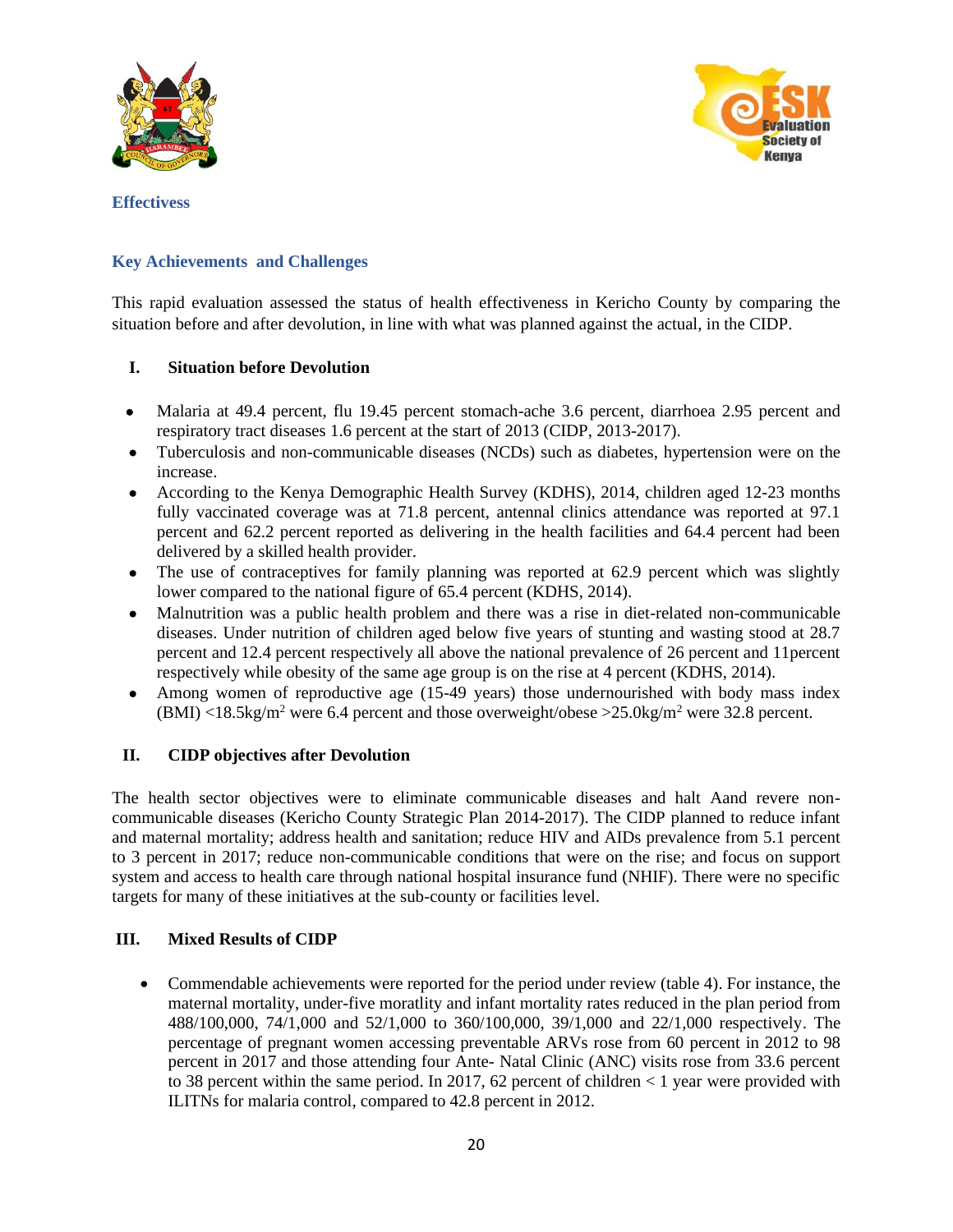



 $\overline{\phantom{a}}$ 

- Nonetheless, findings of this rapid evaluation reveal that the bulk of the health services available at the county were curative.
- Minimal health promotion initiatives and/or preventive health care. Immunization and family planning coverage decreased and there was a significant rise in NCDs such as hypertension and diabetes. Immunization could have been affected by lack of outreaches during the implementation period while increase in NCDs may be attributed to minimal focus on preventive services such as nutrition and lifestyle factors in addressing modifiable factors that lead to these conditions. Table 4 shows the outcome health indicators that improved and those that declined in the assessment period.
- The limited engagement in health promotion and preventive health was viewed as a real challenge. Addressing health promotion and preventive health services is considered a major way of reducing the disease burden.

| <b>Indicator</b>                             | 2012        | 2017        | <b>Comments</b>                        |  |  |
|----------------------------------------------|-------------|-------------|----------------------------------------|--|--|
| <b>Improved Outcomes</b>                     |             |             |                                        |  |  |
| *Maternal Mortality rate (MMR)               | 488/100,000 | 360/100,000 | Due to improved skilled deliveries     |  |  |
| *Under-five Mortality Rate (U5MR)            | 74/1,000    | 39/1,000    | Due to strengthened capacity building  |  |  |
| *Infant Mortality Rate (IMR)                 | 52/1,000    | 22/1,000    | on IMCI, availability of rotavirus &   |  |  |
|                                              |             |             | other commodities like copper & zinc   |  |  |
| *HIV prevalence %                            | 5.6         | 3.4         | Implementation of the global HIV 90 90 |  |  |
|                                              |             |             | 90 Strategy                            |  |  |
| **% HIV pregnant women receiving             | 60          | 98          | Availability of consistent supplies    |  |  |
| preventable ARVs                             |             |             |                                        |  |  |
| **Number of eligible clients on              | 60          | 96          |                                        |  |  |
| <b>ARVs</b>                                  |             |             |                                        |  |  |
| **% targeted children < 1 year               | 42.8        | 62          | Improved supply & distribution by      |  |  |
| provided with ILITNs                         |             |             | GOK/partners                           |  |  |
| $***\%$<br>targeted pregnant<br>women        | 50          | 60          |                                        |  |  |
| provided with ILITNs                         |             |             |                                        |  |  |
| **% ANC clients attending $\geq 4$           | 33.6        | 38          | Improved after awareness creation in   |  |  |
| ANC visits                                   |             |             | first visit                            |  |  |
| <b>Poorly-Performed Outcomes</b>             |             |             |                                        |  |  |
| **% Children<br>$<$ 5 years<br>fully         | 69          | 67          | Due to fewer outreaches                |  |  |
| immunized                                    |             |             |                                        |  |  |
| **% population with hypertension             | 3.1         | 18.8        | Low nutrition & preventive services    |  |  |
| **% population with diabetes                 | 0.6         | 1.2         | Low nutrition & preventive services    |  |  |
| **% Pregnant Women attending 1st             | 84          | 73          | Low promotion & outreaches             |  |  |
| <b>ANC</b>                                   |             |             |                                        |  |  |
| receiving<br>$***\%$<br><b>WRA</b><br>family | 51.2        | 37          | Potentially due to low outreach and/or |  |  |
| planning coverage                            |             |             | low supplies                           |  |  |
| **% Low birth weight infants <2500           | 6.2         | 38          | Low nutrition awareness and poverty    |  |  |
| gram                                         |             |             |                                        |  |  |

<span id="page-20-0"></span>

|  |  |  | Table 4: Improved and Poor Performing Health Outcome Indicators 2012 versus 2017 |
|--|--|--|----------------------------------------------------------------------------------|
|  |  |  |                                                                                  |

Source:

\*MoH Health Sector Performance Review Report 2013-2017 & Priorities for Implementation of health services 2018/2019 for Kericho County

\*\*MoH (2017) Kericho County Health at a Glance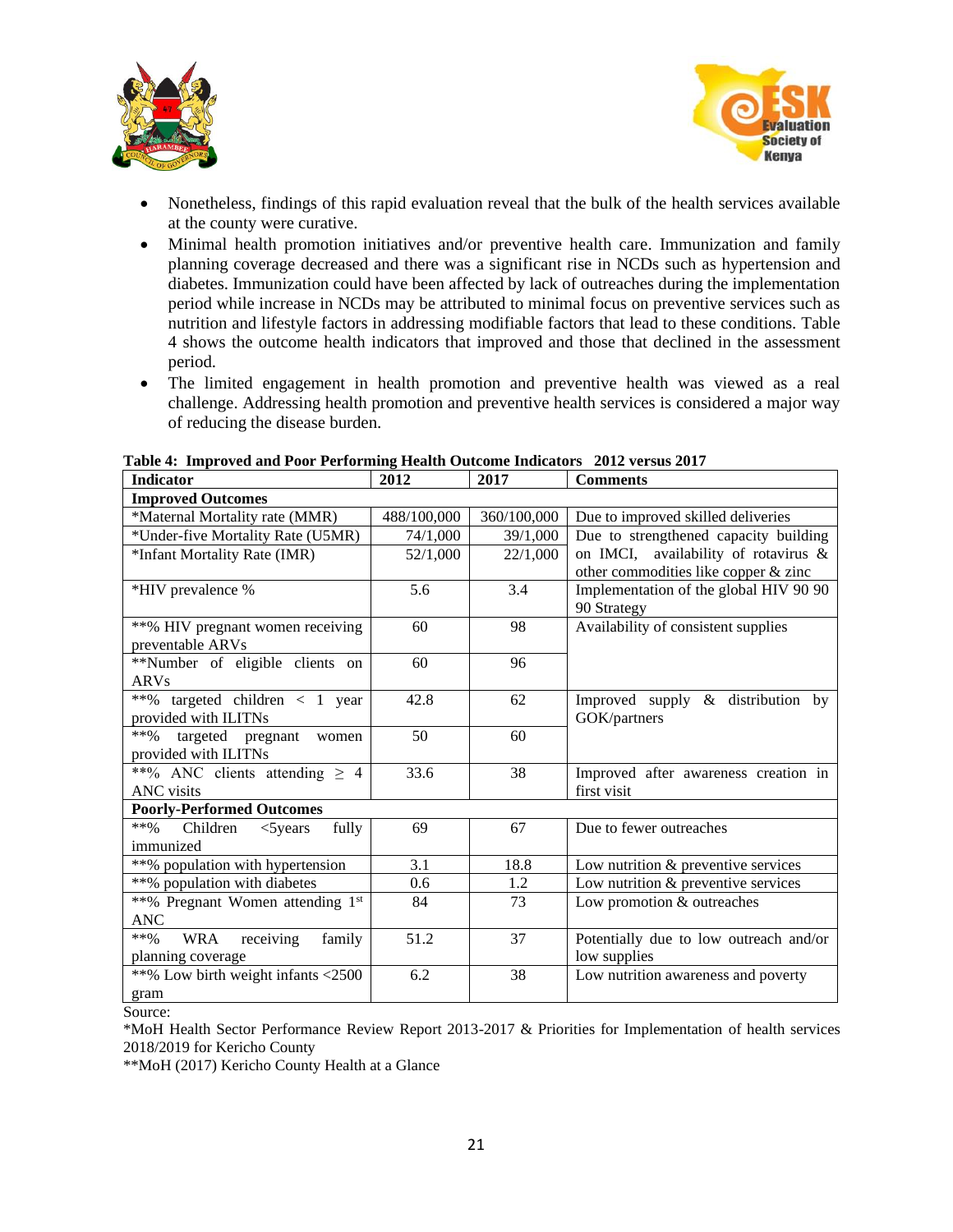



## **IV. Contributory factors to improved and/or declining outcomes.**

Baseline status of equipment before devolution was largely not available, except a few notable ones in hospitals, health centers and dispensaries. To bridge the gap, the consultants gathered the data in retrospect by integrating related questions as to how the situation was before Devolution in the key informant, FGDs and community meeting interviews. The improved health outcomes can be attributed to increased investment in service delivery with purchase of equipment and building infrastructure initiatives having received most of the projects' funds. For example the FGD of the HMT in Sion/Sigowet affirmed this. The county aimed to recruit workers in the CDF funded health facilities and build capacity by training traditional birth attendants (TBAs) and supervising public health officers (PHOs).

In future planning, equipment could be more specific and maintenance costs for the same be included at the design stage. Below the factors that may be attributed to the improved and/or declining outcomes.

#### **i. Health Infrastructure**

- Increase in primary care facilities from 139 in 2013 to 156 in 2017 was achieved. Some of the projects were new with a number carried forward from the constituency development fund (CDF) initiatives as well as some supported by partners.
- The main projects were construction of maternity wards, orthopaedic workshops and theatres; renovation of existing facilities and increasing the medical training colleges. There is one referral hospital, Kericho and six public hospitals in the sub-counties with the exemption of Belgut subcounty that has no hospital. The county established the country's third largest ultra-modern ICU/HDU at a cost of KES 85M at the Kericho County Referral Hospital; an ultra-modern 5-bed Renal Unit, 3 imaging blocks, 3 Operating Theatres, one modern Mortuary and modern Accident and Emergency unit in various health facilities.
- The county also established a Regional Blood Bank at the Kericho County Referral Hospital.; Other key achievements were the refurbishment of 103 Level 2 and 3 health facilities and construction of 19 new dispensaries (Kericho County April 2016//2017). Eleven (11) dispensaries were partially completed while several others stalled. Some infrastructure projects stalled or were not completed due to inadequate funds and for some reasons were not known. Tabel 5 further below, illustrates the diverse infrastructural development projects earmarked across the entire county health facilities.
- Installations such as maternity wings and staff houses, theatres in several facilities were constructed but were yet to be used several years after completion. Most of the failure to put such facilities to use was attributed to lack of the requisite staffing and in some cases poor workmanship of the same. Sentiments like this quote from a FGD give a view of the observed status.

<span id="page-21-0"></span>

| <b>Project</b>         |    | <b>CIDP Target</b>   Outside CIDP | <b>Outputs</b> |                           |  |
|------------------------|----|-----------------------------------|----------------|---------------------------|--|
|                        |    |                                   | Complete       | <b>Partially Complete</b> |  |
| New facilities         |    |                                   |                |                           |  |
| Maternity wards        | 96 |                                   | 14             |                           |  |
| <b>Inpatient Wards</b> |    |                                   |                |                           |  |
| Outpatient wards       |    |                                   | 1 G            |                           |  |

Table 5: Main CIDP 2013-2017 Targets and outputs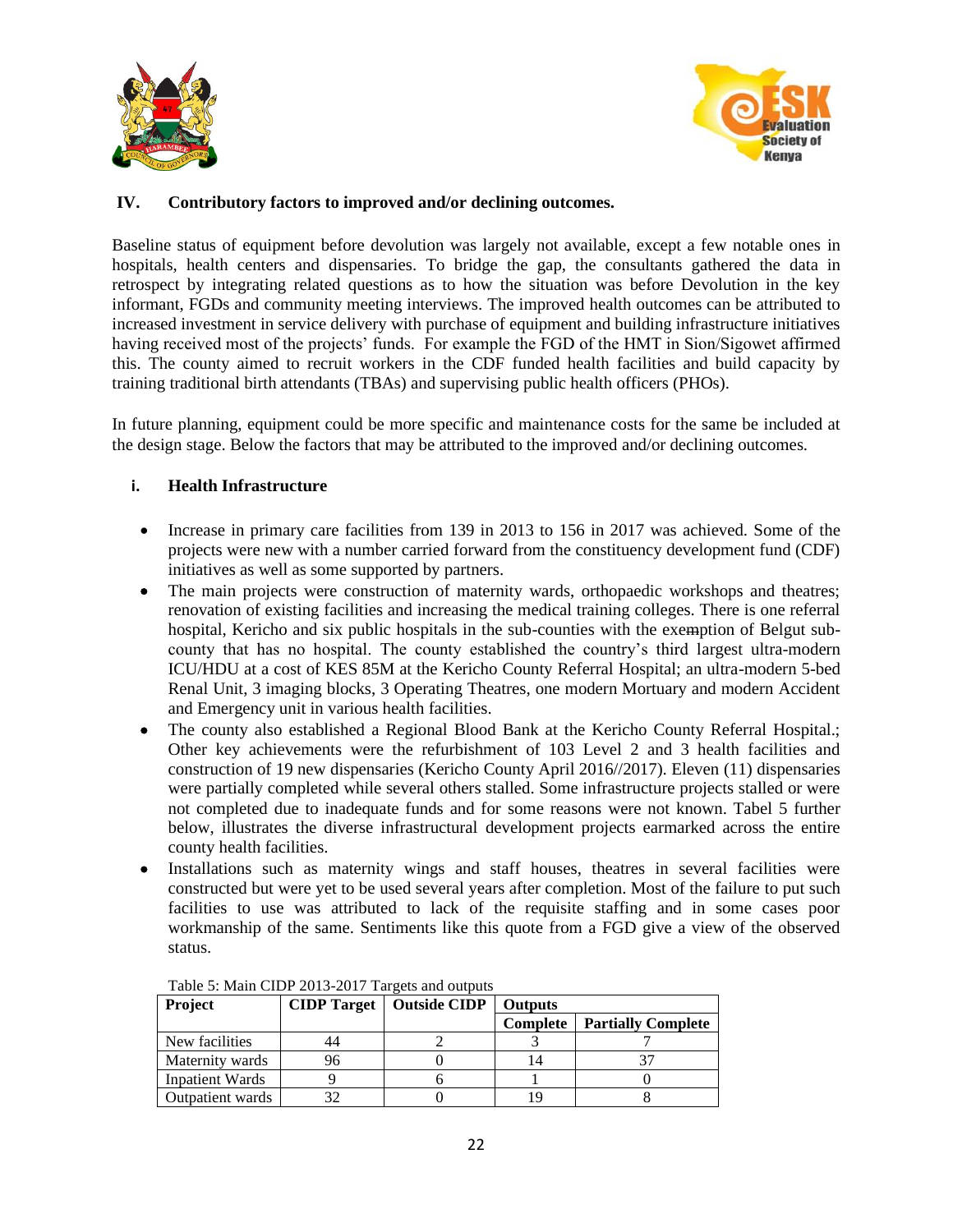



| <b>Staff houses</b> |     |  |  |
|---------------------|-----|--|--|
| Purchase of land    |     |  |  |
| Laboratories        |     |  |  |
| Drug store          |     |  |  |
| HDU/ICU             |     |  |  |
| Total               | 349 |  |  |

Source: Draft Health Sector Performance Review Report 2013/2014 – 2016/17

#### **ii. Equipment**

- At the Hospitals Level: Installation of Closed Circuit Television at the Kericho County Referral Hospital and Kapkatet, Londiani and Sigowet Sub-county hospitals; use of Compact Disks in the Imaging Unit (instead of the old films), thereby saving costs and increasing efficiency and the installation of a 64-slice CT Scan at the Kericho County Referral Hospital. Theatre and X-ray equipment were also acquired for the level four hospitals (Annex 3).
- At the Health Centres and Dispensary levels: Equipment acquired were for laboratories, newborn units, and maternity wards. Some facilities were supplied with equipment which remained idle in the stores due to lack of human resources to operate them. These were primarily laboratory and maternity equipment as noted in the FGD.
- Hospital beds and infant cots were purchased in many dispensaries and health centres although some were lying idle during this evaluation.

#### **iii. Hiring of staff**

- Human resource is essential for quality service delivery.
- Based on the health report, over 500 new medical staffs were recruited to improve service delivery (Kericho County April 2016/2017). Health staff were employed at the county and sub-county levels while in the H/Cs and dispensaries, there were fewer staff than before devolution, with majority of them being on contract terms. An issue that was stated to be demotivating.
- Moreover, it was noted that in all the facilities a certain level of staffing deficit was experienced.
- Some health centres did not have even a single clinical officer and were run by two or three nurses while several dispensaries had only one nurse who handled all the cases at the facility.
- Referral was reported as an uphill task since the facilities at these levels operated with neither ambulances nor utility vehicles. The situation was not any better in the sub county hospital. It was noted that in the last five years most staff were on contract unlike before when most staff were on permanent and pensionable terms. The contract terms were said to be a source of demotivation and apathy among the staff.

"… *there are large disparities in the remuneration of contract staff and those on permanent basis even with the same qualifications and work engagement"*. There is apparent minimal staffing to address preventive and promotive services such as nutritionists and for public health that are essential to address the increasing non-communicable conditions. On health workforce, staffing on specialization does not include nutritionists (Kericho County April 2016/2017).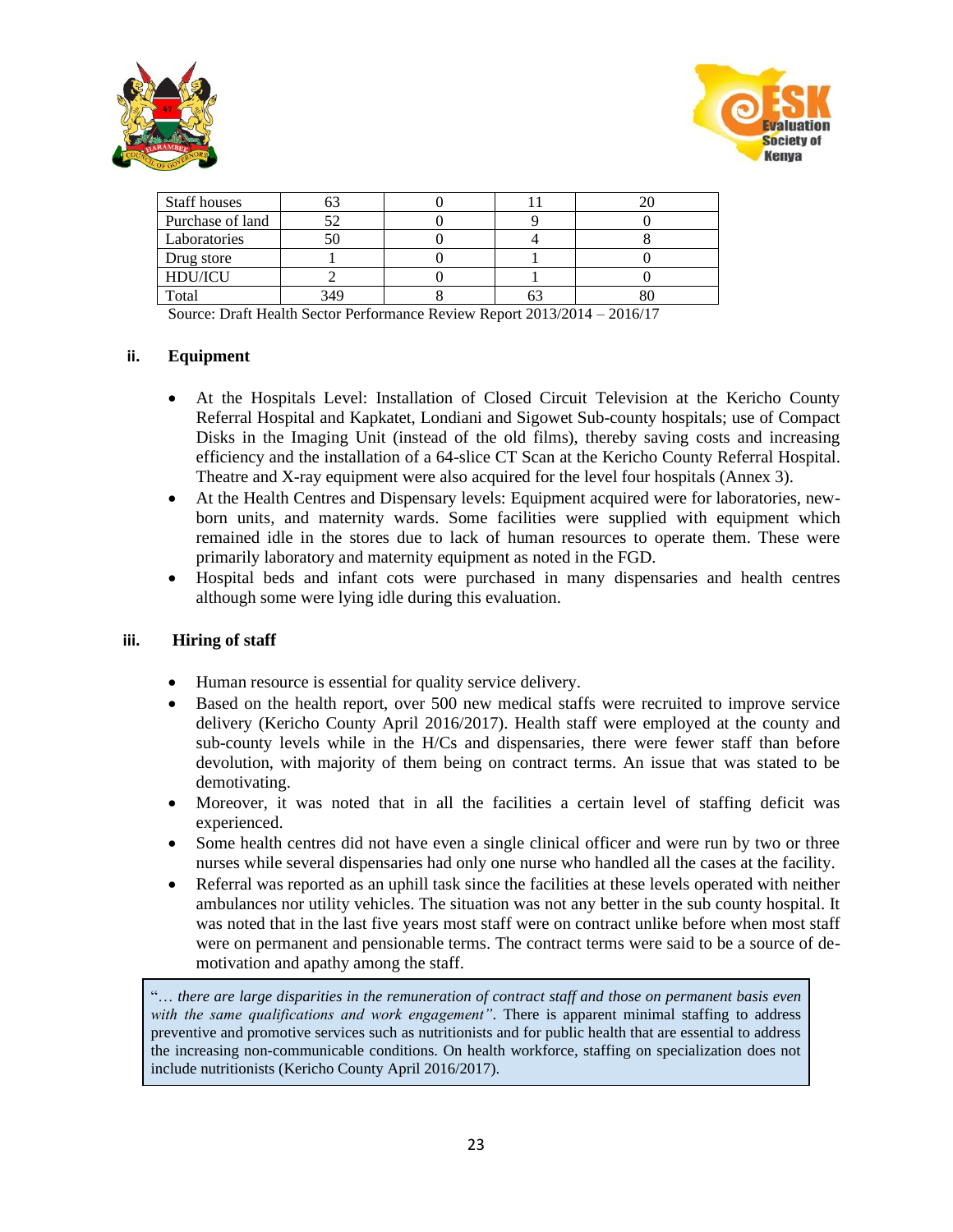



## **iv. Health Service Provision**

- The health sector objectives were to eliminate communicable diseases and halt and revere non-communicable diseases (Kericho County Strategic Plan 2014-2017). The CIDP planned to reduce infant and maternal mortality; address health and sanitation; reduce HIV and AIDs prevalence from 5.1percent to 3percent in 2017; reduce non-communicable conditions that were on the rise; and focus on support system and access to health care through national hospital insurance fund (NHIF). There were no specific targets for many of these initiatives at the sub-county or facilities level.
- Voluntary Counselling and Testing (VCT) across the county was considered as one of the highlights in terms of high-quality services which have continued to be very good, before and within the current dispensation. The evaluation findings were indicative that the support system was good, and services were of acceptable standards. It was also noted that both the designated personnel and the supplies necessary for the VCT services were regular and in place most of the times. These services were to a large extent supported by the national government and other development partners such as PEPFAR and hence had designated staff and supplies. They were not solely dependent on the county health systems.
- Improvements in water service provision for the hospitals, H/Cs and dispensaries through boreholes that are fully functional and water tanks in several facilities contributed to better health access and delivery. The focus of building the capacity of health human resources was at the county level not at dispensaries and H/Cs.
- Outreach services that are essential for health access to the community minimal. There was an some increase of outreach services in Kipkelion East sub-county from from 24 to 84 while in other five sub-counties there was a decline.
- The county scraped emergency ambulance service fees and the NHIF provided for free maternity services for women through the "*Linda Mamaservices"* for maternity cases in health centres and hospital as a means to improve health services access. Acquisition of ambulances of enhanced the referral systems.

## **v. Logistics and Support Supervisions**

- The county planned to reduce the distance to the nearest health facility from 5 to 15 km to an average of 1 km. Access to health services was enhanced and shortened through construction/rehabilitation of Health Centres (H/Cs) and dispensaries.
- Improved road network further, contributed to enhanced peoples' access to health services in the county.
- These in turn occasioned the hiring of additional contract staff.
- Every health facility planned to have an ambulance to facilitate referrals and improve health services access by the community members. The county acquired ten fully equipped ambulances to enhance the referral system.
- Increased number of ambulances improved quick referral services. However, lack of utility vehicles made supervision of health services and outreaches suffer contributing to weakened services.
- Medical Officers of Health at the Sub-County levels observed that facilities there have minimal resources. For instance, members of the HMTs; CHMTs SCHMTs acknowledged that these structures were neither funded nor provided with the requisite logistics such as utility vehicles for supervision, meal allowances and other logistics for supervision.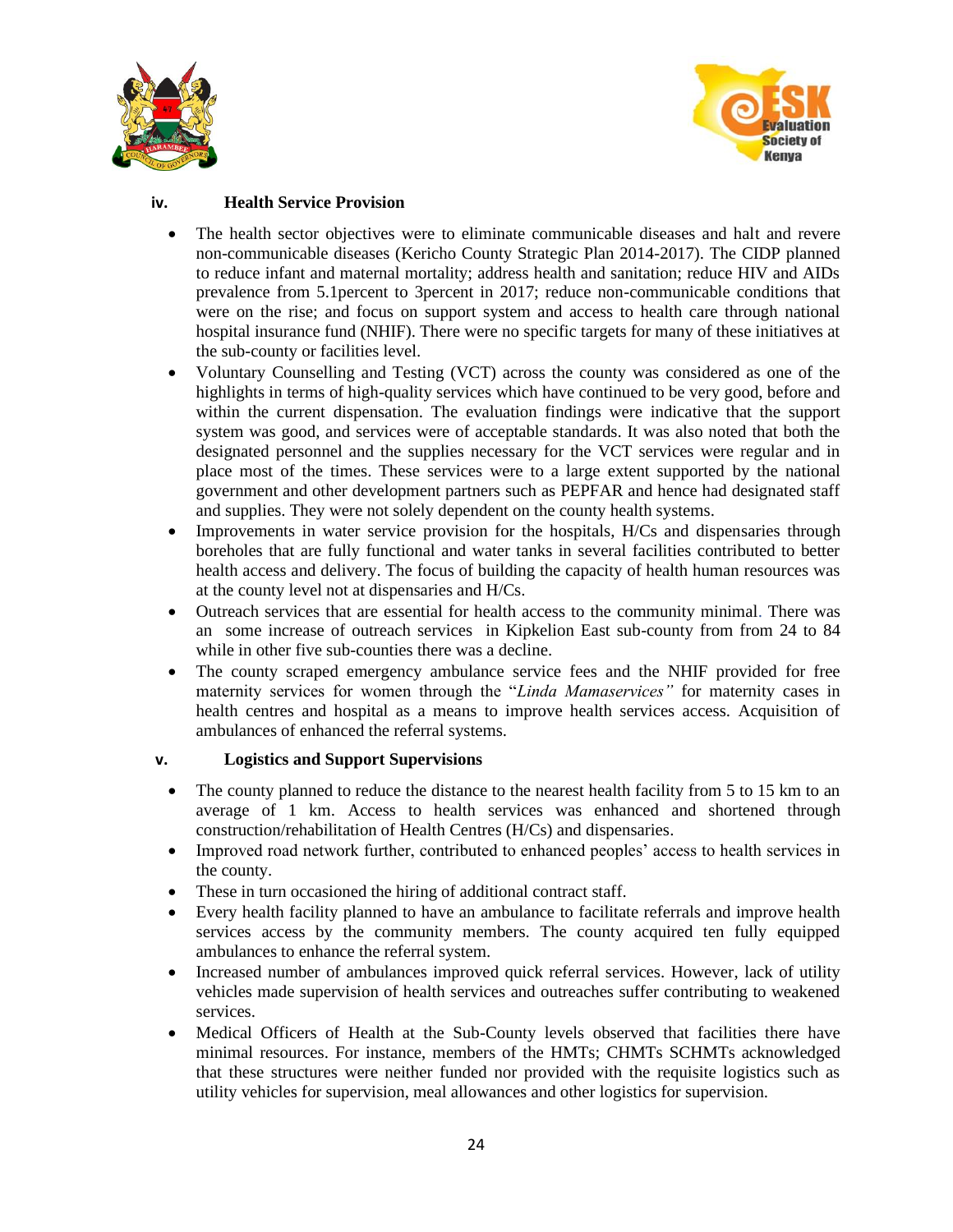



## **vi. Community Participation**

- People's participation in development and services that concerns them is enshrined in the Kenya Constitution 2010. Community participation, including their responsiveness and/or lack therefore, has a bearing one way or another in health outcomes/impacts. In this case, albeit in limited ways, as reported elsewhere their particpation, in the CIDP implementation contributed one way or another in the achievement of results.
- Communication is done in each Ward and Sub-county who informs people to turn up for public participation. The Citizen's Delivery Unit in the Office of the Governor communicates to citizens. The citizens are also communicated through the County Newsletter, Civic Education Unit and through the Department of Youth Affairs, Sports and ICT.
- Community units exist in four of the six sub-counties. These units engage the community in activities related to health as the community health workers (CHWs) act as link between the community and the health facilities. Their focus is on health service delivery and provision but not on development projects.

"*the community units are in only four* s*ub-counties and the involvement of these units in the development efforts in the sector was minimal during the first CIDP"* (KII on 13/08/2019). Public participation takes place before production of a document to get views of the public. During these meetings, they are informed on what has been done and what is in the forthcoming ADPs. "*For any projects, the county comes to the dispensary committee at the end of the year. They do not call forums to get contribution from the committees and community before they suggest a project"*

- The Finance and Economic Planning department have "Project Implementing Committees" which are technical staff but reportedly, there is no community participation in them.
- CHMTs, SCHMTs and HMTs perceptions of community involvement in health projects during the FGDs (table 5) indicate that gender, youth and persons with disabilities are considered during the election of committees in the health centers and dispensaries and given a chance to contribute during the committee meetings on health projects.

#### <span id="page-24-0"></span>**Table 6: Perception of community involvement in the health projects according to the FGDs with CHMTs, SCHMTs and HMTs**

| <b>Perception of involvement</b>                                                                   | $N=14$ |
|----------------------------------------------------------------------------------------------------|--------|
| Less community involvement in the hospitals as there are no boards                                 |        |
| Community involved indirectly through MCAs                                                         |        |
| SCHMTs especially PHOs seek ideas from the community through community meetings                    |        |
| Community involved through public participation annually and during community dialogue meetings    | h      |
| in identification of projects                                                                      |        |
| Through chief <i>barazas</i>                                                                       |        |
| Community is not involved in prioritization, design, implementation and monitoring                 |        |
| Gender, youth and persons with disabilities are considered during the election of committee in the |        |
| health center and dispensaries and given a chance to contribute during the committee meetings      |        |

#### **Challenges**

• Infrequent availability of drugs and limited laboratory facilities in some health centres and dispensaries. There was enhanced access to health services to all, but this gain is diminished by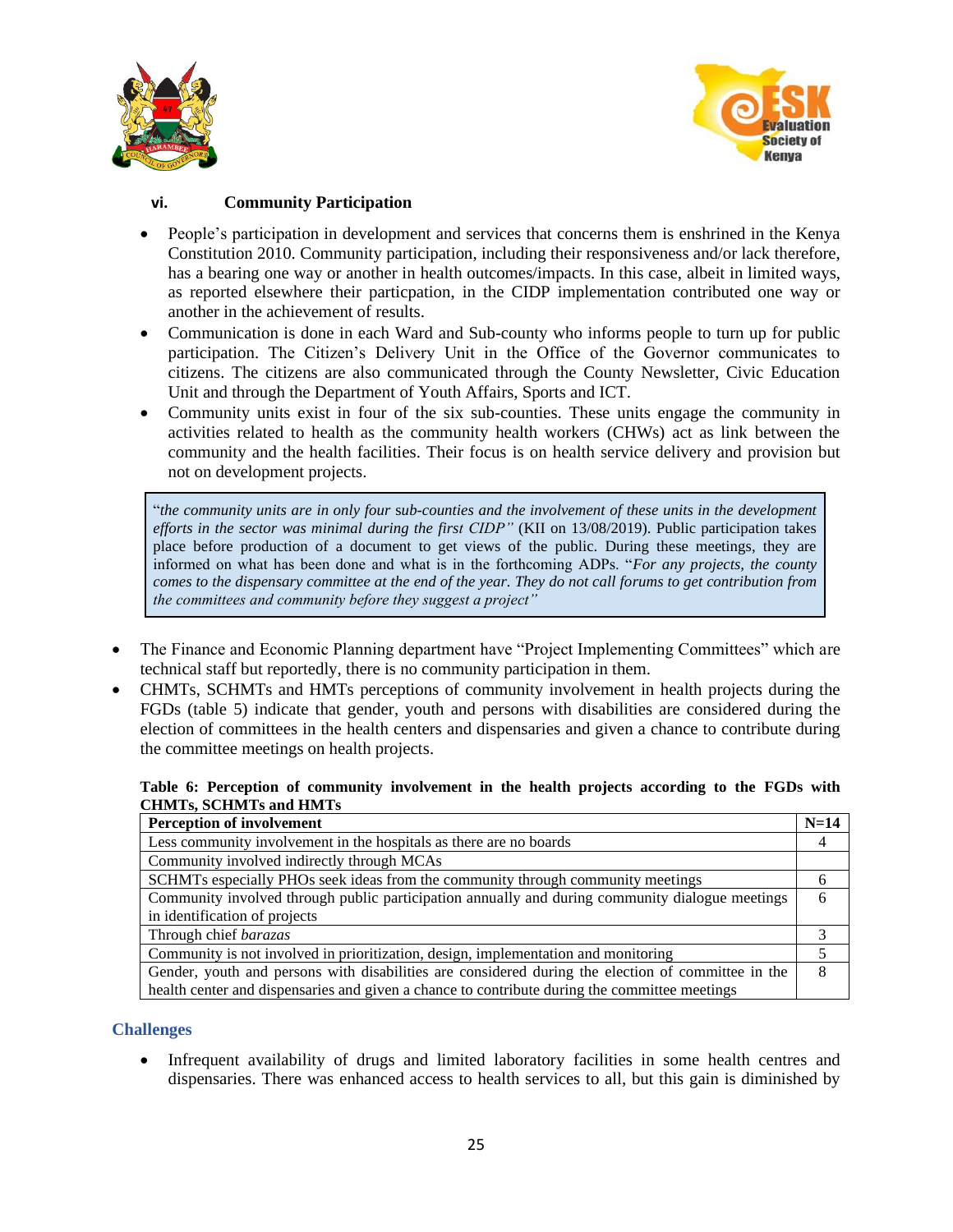



the frequent delays /lack of medicines/drugs in some facilities. Renovations and maintenance of most H/Cs and dispensaries were not budgeted for; hence the facilities were run down.

- Renovations and maintenance of most H/Cs and dispensaries were not budgeted for; hence the facilities were run down.
- Delays /lack of medicines/drugs in some facilities. Renovations and maintenance of most H/Cs and dispensaries were not budgeted for; hence the facilities were run down.
- Based on the findings, the community's engagement in the development efforts in the health sector was done mainly through health facility committees during the first CIDP. The direct community engagement was done through barazas community meetings and society meetings.
- The election of committees was representative and democratic. Gender equity and inclusivity of both the youth and vulnerable populations were observed. The local chiefs were members of such committees and were present in most of the interviews during this rapid evaluation exercise.
- However, in half of the community meetings (7) conducted for this evaluation, the participants felt they were not involved or engaged in deciding on projects.
- For instance, based on the fourteen community meetings (table 5), 50 percent of the community meetings felt that the community was not engaged in the identification of health projects in the dispensaries and health centres. However, 64 percent of these meetings felt committees selected are engaged in decision making on behalf of the community in terms of identification of projects sites and making decisions on behalf of the community. Community involvements are in terms of manual work and raising funds and provision of project sites.
- Minimal Engagement of the Sub-county Health Management Team (SCHMT). The involvement of the sub-county health management teams was low in project identification, design, planning, maintenance and supervision. Freedom of speech is evidenced by more dialogue now than before devolution.
- No Community and Health Staff Engagement in the County's Development Efforts. That there was no involvement of health staff and the community in infrastructure and other development efforts in the county was evident. As noted by staff by statements such as "*involvement and communication in the county as concerns development projects is a challenge"* (FDG with SCHMT).
- Minimal Community Engagement at Hospitals Level. There was minimal community engagement in the design and implementation of health projects in hospitals. Such projects were designed and implemented by the technical health staff.
- Minimal Community Engagement at Health Centres and Dispensaries Level. Health committees in health centres and dispensaries contributed in identifying projects' sites and providing suggestions on the projects. The committees also represented the dispensaries and health centres in public participation activities organized by the County. Construction of H/Cs and dispensaries was completed with minimal engagement of the community and health facility staff.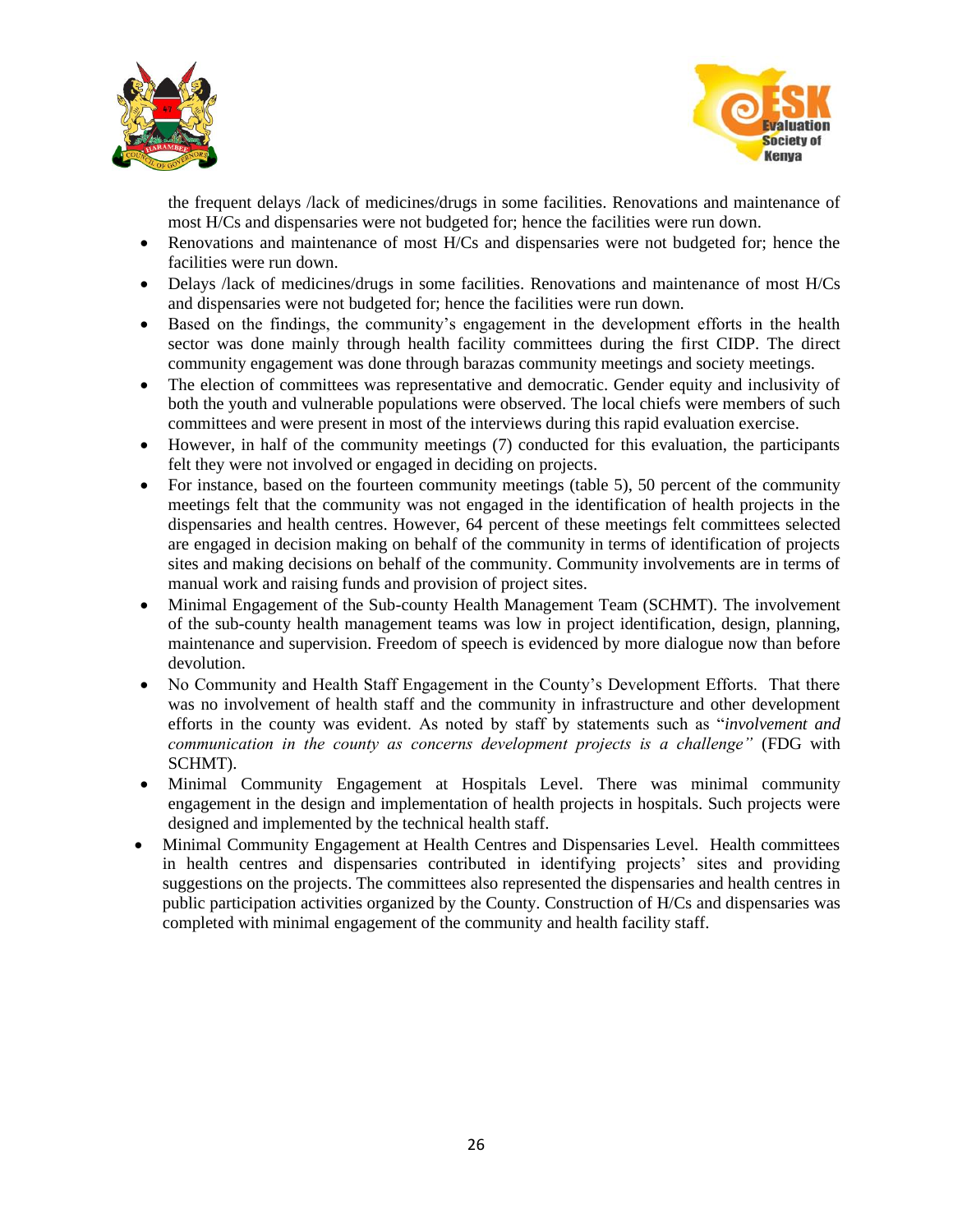



<span id="page-26-0"></span>**Efficiency**

## <span id="page-26-1"></span>**Key Achievements**

## <span id="page-26-2"></span>**I. Health Financing**

Health care financing is not only expensive but complex and difficult to sustain. The complexity of health financing is exacerbated by the unpredictability of some of the needs, limited insurance cover among most of the service seekers and thus making it a net exchequer supported service.

The County Budget review and Outlook Paper shows performance of previous budget in terms of figures and actual performance while the County Feascal Strategy Paper provide detailed report on performance and how current budgets is performing and plan to improve during the upcoming budget. These are disseminated to the County Assembly. An analysis of budget allocations revealed that**:**

- The Ministry of Health with the support of multi-stakeholders e.g, through KEMSA- and the County government provide for development and salary for employed staff.
- At the county level only hospital and health centres offering services covered by the National Hospital Insurance Fund (NHIF) direct monies from the fund. Dispensaries and health centres without any direct funds from NHIF must depend on the county revenue. Such units experience long dry spells and service delivery is grossly affected. Overall revenue flow does not cover expenditure in the sector.
- The NHIF for inpatient and outpatient care and *Linda Mama* provide for free maternity services.
- Financing at the health centres and dispensaries, is by DANIDA. This provides for costs of catering, domestic travels, committee allowances, sanitary supplies and payment of casual workers. The Ministry of Health and the County government provides for development and salary for employed staff. The NHIF for inpatient and outpatient care and *Linda Mama* provide for free maternity services.
- All other collections accruing from health services are banked in the collection county revenue account.

## <span id="page-26-3"></span>**II. Commodities: Pharmaceuticals and Non-pharmaceuticals**

- The CIDP focused on building one central store at the county, established four improved pharmacies and builds drug stores annually.
- According to the Department of Health Report, during the plan period the construction of a County Central drug store ensured buffer stocks of drugs and improved the drug supply chain in the county.
- In the sub-county hospitals and H/Cs and dispensaries, stores were established by partitioning some rooms in the existing facilities.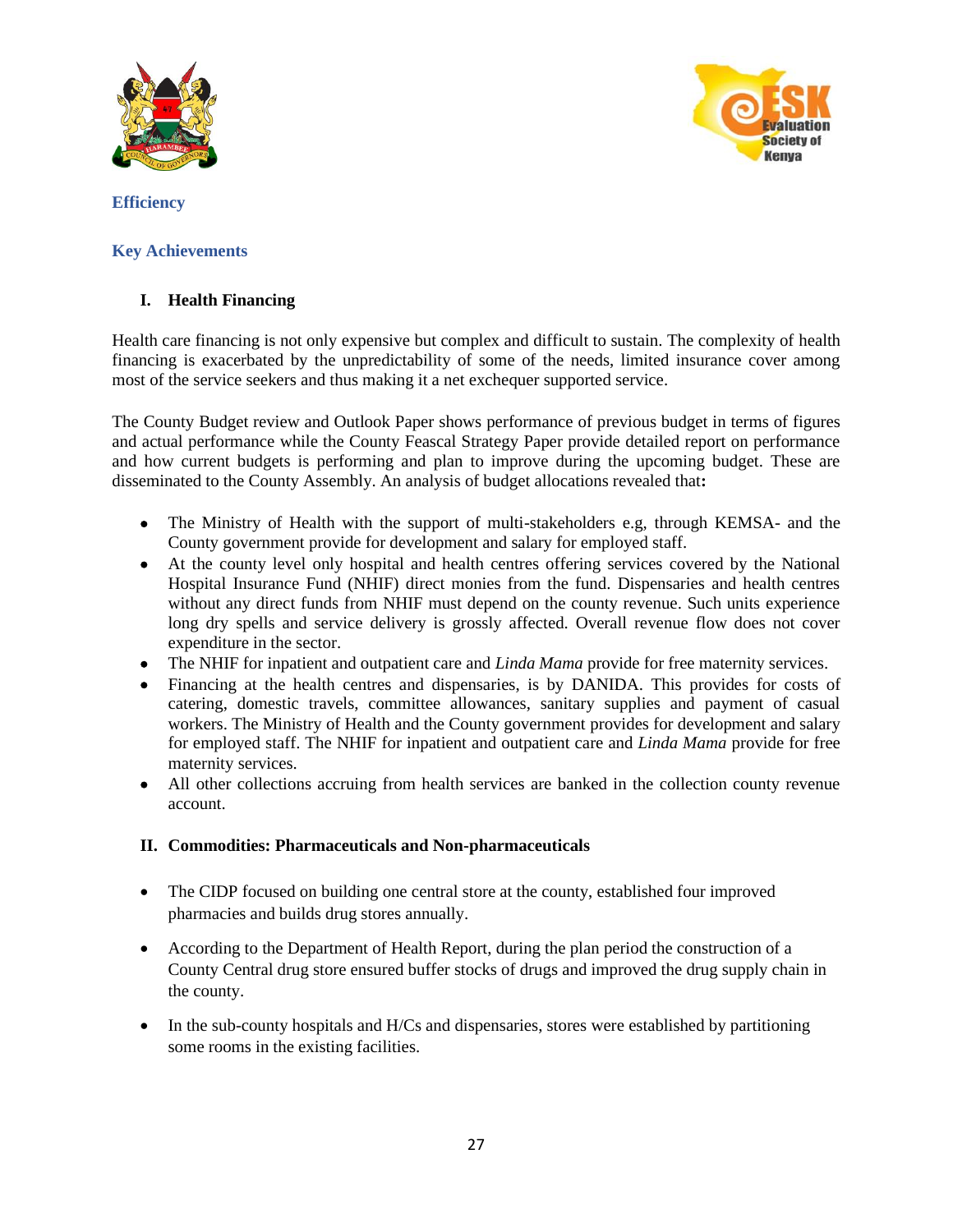



## <span id="page-27-0"></span>**III. Improved Bureaucracy**

- There are two channels of commodities at county and national level. At the hospital level the devolved system has reduced bureaucracy and the red tape associated with procurement of commodities.
- Facilities can order both directly and through the county bulk procurement system. The flexibility at this level allows the facilities to prioritize and access their essentials.
- However, the health centres and dispensaries reported more frustration in terms of erratic supply in both pharmaceuticals and non-pharmaceuticals. This level reported long spells of out of stock and thus prescriptions without dispensing.

#### **Challenges**

## I. L**ack of Legislation to Allow Health Facilities Retain Funds for Operations**

• The gap leaves most of facilities dry of resources in both curative and preventive health services.

#### <span id="page-27-1"></span>**II. Delayed Project Implementation**

- In terms of timing, projects did not start as planned due to delays in release of funds.
- Compounding this are the limted systems and practices in place to enhance efficiency in the project implementation processes.

#### <span id="page-27-2"></span>**III. Inadequate and Inconsistent Supply of Drugs at Health Centres/Dispensary Levels**

- Supply of commodities such as drugs, vaccines and other consumables swung between extremely irregular to a smooth regular flow. Some facilities reported spells of no supplies lasting two to six months on average.
- The supplies procured through the county systems was said to be most irregular while supplies such as tuberculosis (TB) drugs, HIV/AIDS support systems, and vaccines supplied through the national government systems were regular (monthly) and predictable.

"…*there are no drugs unlike before devolution. The availability of drugs in the facility is poor at times though not that bad but the supply delays…Sometimes there is a shortage of drugs because the facility is serving many people because of its location (Patients buy drugs sometime in the Chemist*… *In the last quarter they received very minimal supplies…. Sometimes patients purchase from the chemists when there is an acute shortage of drugs that even painkillers were not available…it was raised that the nurse in charge does not take full responsibility …. it was noted that someone undisclosed staff takes drugs from the*  facility...there is low supply of commodities from the sub-county. It does not meet the increased patient *population using the facility."* 

- Other gaps noticed were in the area of reproductive health, several facilities were without essentials in contraceptives for several months.
- At the H/Cs and dispensary levels, storage facilities and drug supplies are inadequate and supplies inconsistent. The dispensaries and H/Cs reflected a general persuasion that access to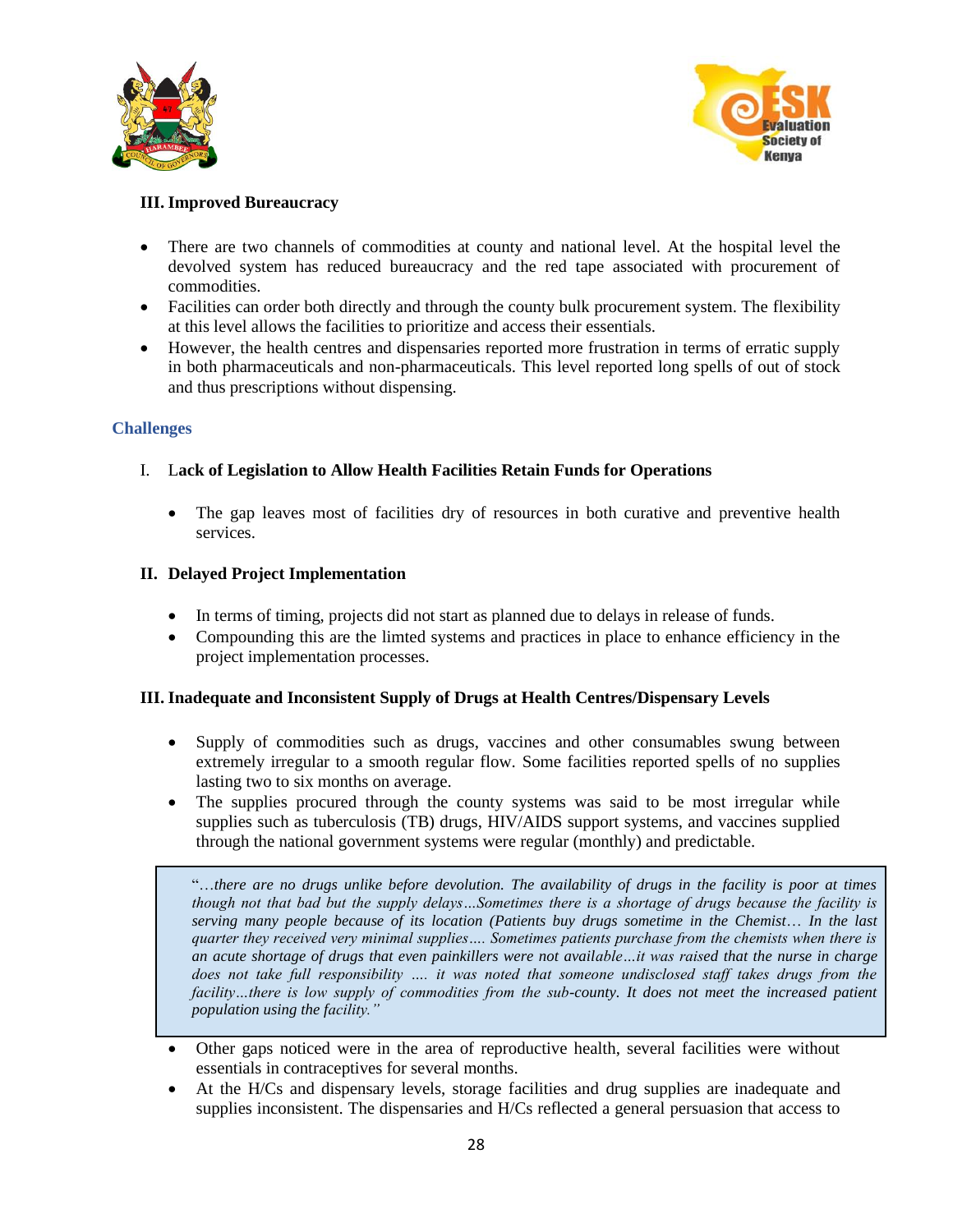



both pharmaceuticals and non-pharmaceuticals was poorer than before devolution, but nonpharmaceuticals are less of a challenge. The different group's perceptions on the status of drugs in the facilities are shown in figure 2.



<span id="page-28-2"></span>**Figure 1: Perception of drugs supply in the health facilities according to different respondents**

## <span id="page-28-0"></span>**IV. Low Staff Capacity**

- The situation in the H/Cs and dispensaries is worsened by the limited supervision, low staff and capacity to handle pharmaceuticals and non-pharmaceuticals.
- Support supervision could be enhanced through the provision of utility vehicles at the subcounty level.
- Staff at the dispensaries and health centres need a capacity building program in terms of managing pharmaceutical and non-pharmaceutical commodities.
- Engagement of technologists at the sub-county level to cater for several facilities may contribute to better management of commodities at the health centres and dispensaries.

#### <span id="page-28-1"></span>**V. Weak Coordination, supervision, maintenance and monitoring**

- There were several cases of projects implemented with minimal local committee's involvement. The level of inclusivity and consultation with the beneficiaries was equally minimal.
- In some cases it was reported that projects have stalled for several years.
- Some structures were not in use and the health staff stated they were not comfortable to use them due to poor workmanship while others were not in use due to lack of personnel.
- It was further noted that there were some infrastructural projects in the CIDP, that the local facility leaders had no idea on such projects.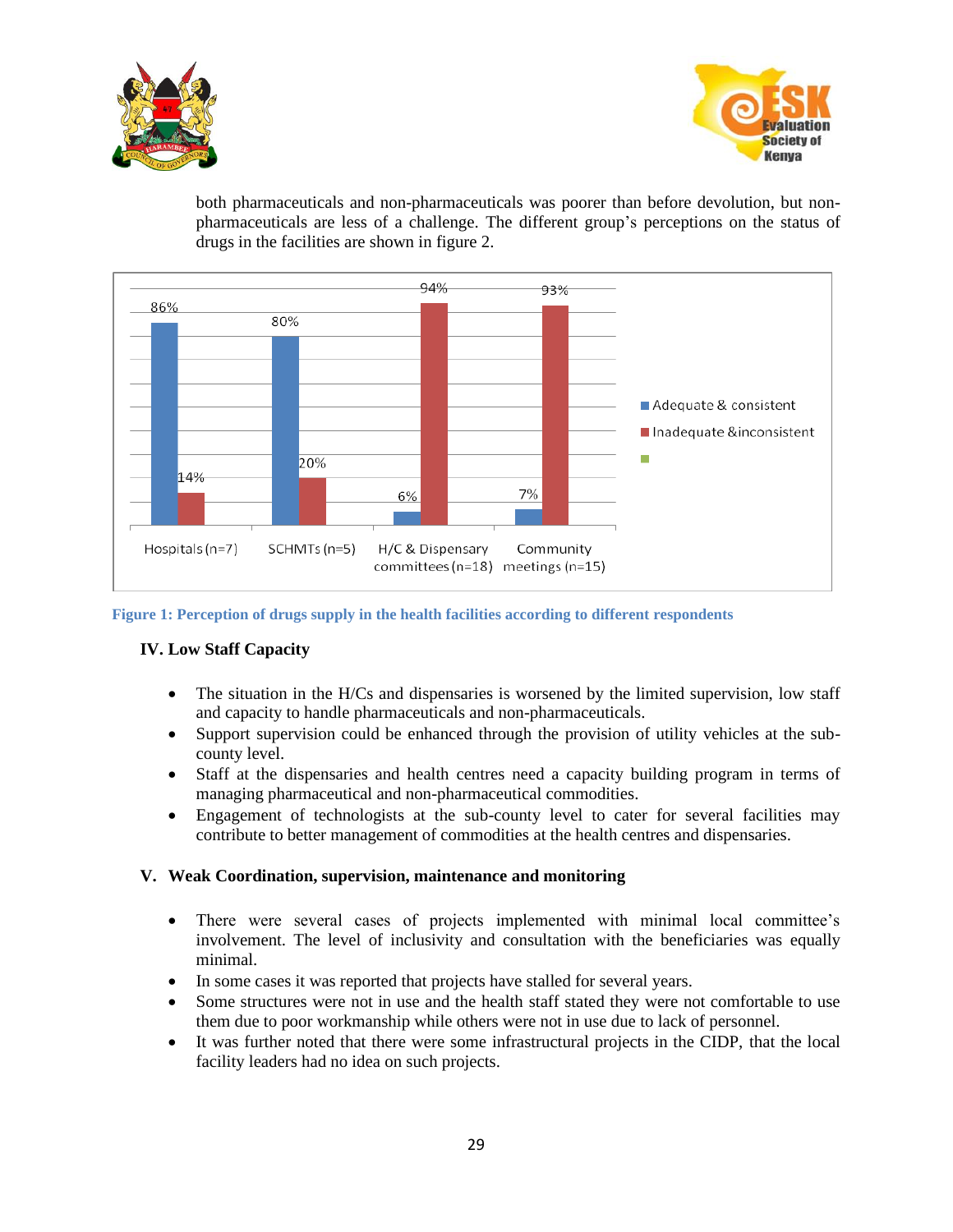



## <span id="page-29-0"></span>**VI. Leadership and Governance**

- Focus is on the health management processes and the effectiveness of the management arrangements instituted at the different levels of engagement in health delivery systems. These comprise the decision-making processes, level of inclusivity and engagement of the various stakeholders and the general operations framework of health services.
- The devolved health sector has adopted an operating system borrowed from the District Health Management Team which operated before devolution. These teams were modelled on the defunct District Health Management Teams (DHMTs) and the District Health Management Board (DHMB). This has given birth to a County Health Management Team (CHMT) and Sub-County Health Management Teams (SCHMTs); Hospital Management Team (HMTs) at the hospitals and health committees at the H/Cs and dispensaries.
- At the hospital level membership is drawn from heads of departments and the facility in charge, at the H/Cs and dispensaries, membership is drawn from the community members. The CHMT; SCHMTs and HMTs and H/C and dispensary committees are functional.
- Nevertheless, while other departments, development partners, and national government are working in health sector-related activities, these are not coordinated and harmonized and therefore affected the efficiency and effective mnagement of servce delivery.
- Moreover, the adopted leadership and governance structure is not adequately anchored in the legal framework at the county.
- Members of the HMTs; CHMT and SCHMTs acknowledged that these structures were handicapped in legal mandate. The health services management bill is yet to be passed by the County Assembly to accommodate this.
- The need to have these structures embedded in a county legal framework could not be overemphasized. Absence of such entrenchment might have been responsible for apparent disengagement from some of the members of HMTs who felt both excluded and lacking in mandate to function.

"…*all major decisions are run by the medical superintendent... the hospital management boards are no longer functional... the health management team chaired by the medical superintendent do quarterly meetings and minutes copied to chief officers...all heads of departments at the county and or the hospital are members of the HMT, courtesy of their office…".*

"…*the HMT inherited the policies from the ministry of health; roles and policies…are neither in place nor…documented legally. The only documentation is the appointment of membership. The memo is circulated by the administrator on matters to be deliberated on in the meeting. There is less involvement of the sub-county team by the county leadership on projects. Area Member of County Assembly just decides on where to do the constructions in the facility and what to be done hence the technical persons' ideas and contributions are not taken into consideration during the implementation of the project…"*.

• The HMTs comprised all the heads of health departments at the sub county. Nevertheless, it was noted that at this level the structure was less streamlined compared to the CHMT. The SCHMT membership ranged from 10 to 15 or even more, with three core members of the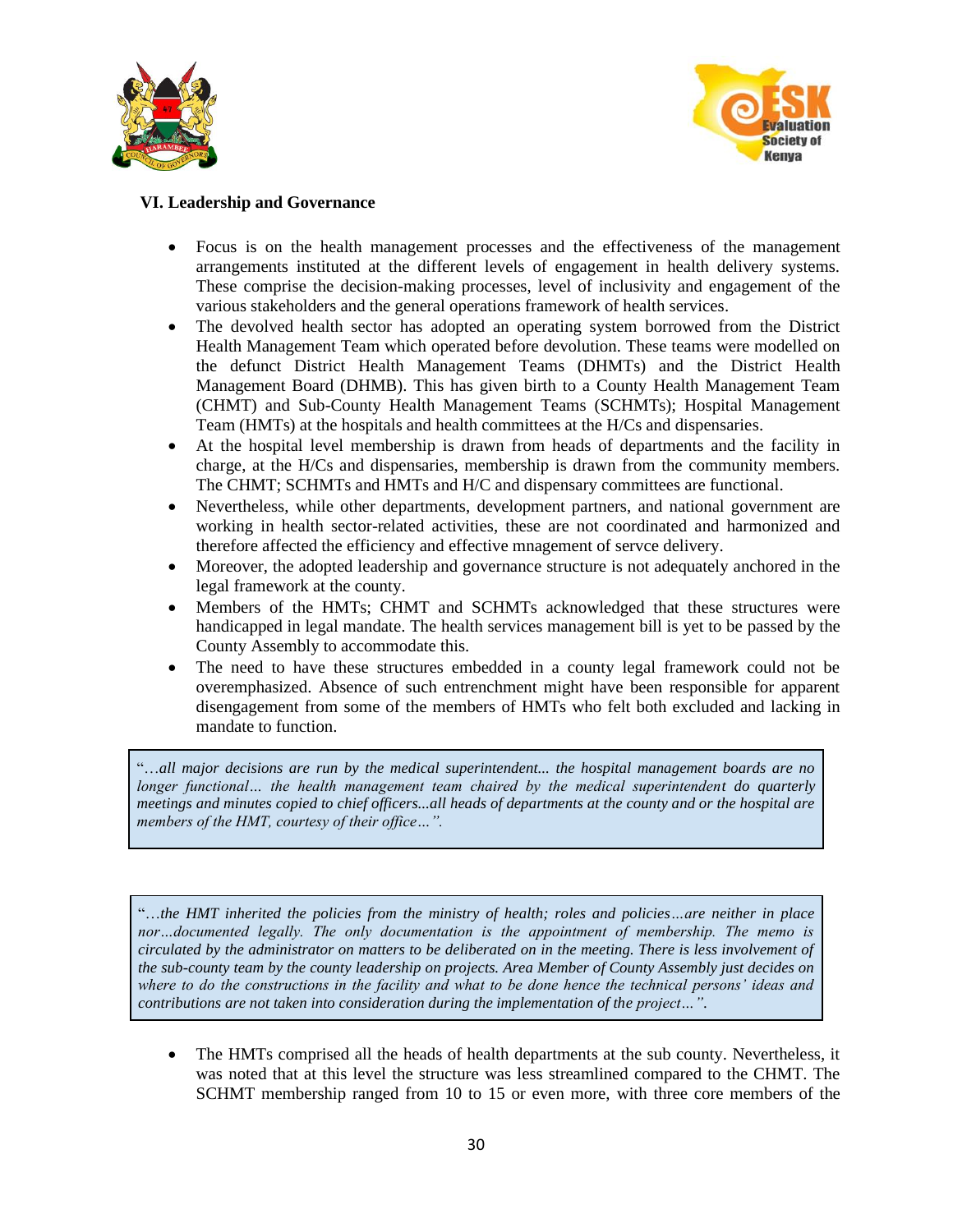



team comprising the Medical Officer, Public Health Nurse, and the Public Health Officer. It was the core three who would be facilitated to conduct supervisory visits. It was noted that the other members of the SCHMT felt excluded and played a peripheral role in the health management in the sub county.

- The health management teams coordinated services across the sub-county; acted as a link between the health department and the community; ensured that the approved services were offered as expected; provided a supervisory role; conducted quarterly data quality audits across the departments; did batch to batch validation of laboratory reagents by sampling segments; analysed emerging trends on facility basis and the results compared with the expected standards; conducted supervision and mentorship based on or informed by identified data issuesIt was noted that the public participation in the sub county level on matters health was largely through the public health officers who operated mostly at the community level. Both at the health facility level and in the FGDs, it was reported that:
- All the dispensaries and health centres had functional health committees elected by the local communities to manage the local running of projects and services in the facility. "*Election was done based on gender, vulnerability, age, and religion* (FGD, Momoniat H/C).
- These committees were not directly involved in the regular oversight in the CIDP project implementation, a function played by either the sub county health teams and or the county health leadership. The lack of local supervision role tended to compromise the quality of outputs. These committees were responsible for suggesting most of the projects at the facility levels. However, involvement of the committees in design and implementation of CIDP projects was minimal.
- The projects at the dispensary and health centre levels were implemented through an oversight from the county level. The local committees neither had the specifications of the scope of the projects nor the budgets. In most of the dispensaries and health centres, both the local committees and the community members felt that the county and sub county health leadership did not engage with them adequately and thus tended to operate in isolation. This mood is well captured in statements like the textbox above.
- Legalization of the leadership and governance structures will enhance resources allocation to have these structures function for improved health services delivery.

#### <span id="page-30-0"></span>. **Impact**

#### <span id="page-30-1"></span>**Key Achievements and Challenges**

The RE within permitting capacities and timelines established the extent to which the interventions may have contributed in the realization of higher-level development objectives in health at the county level; and the lasting effect of the intervention in proportion to the overall situation of the target group or those affected. The intended and unintended outcomes/impacts of the interventions were assessed. The aspects of strategic positioning of the projects in guaranteeing continued access to the positive effects of the interventions were assessed**.** The permanence of the utility value of the interventions was sought. The following trends emerged from the data collected:

• The community stakeholders were satisfied that some services had greatly improved since the devolution systems were implemented. The strategic display of service charters in most of the health facilities was backed by practice in the referral county hospital. In the FGDs it emerged that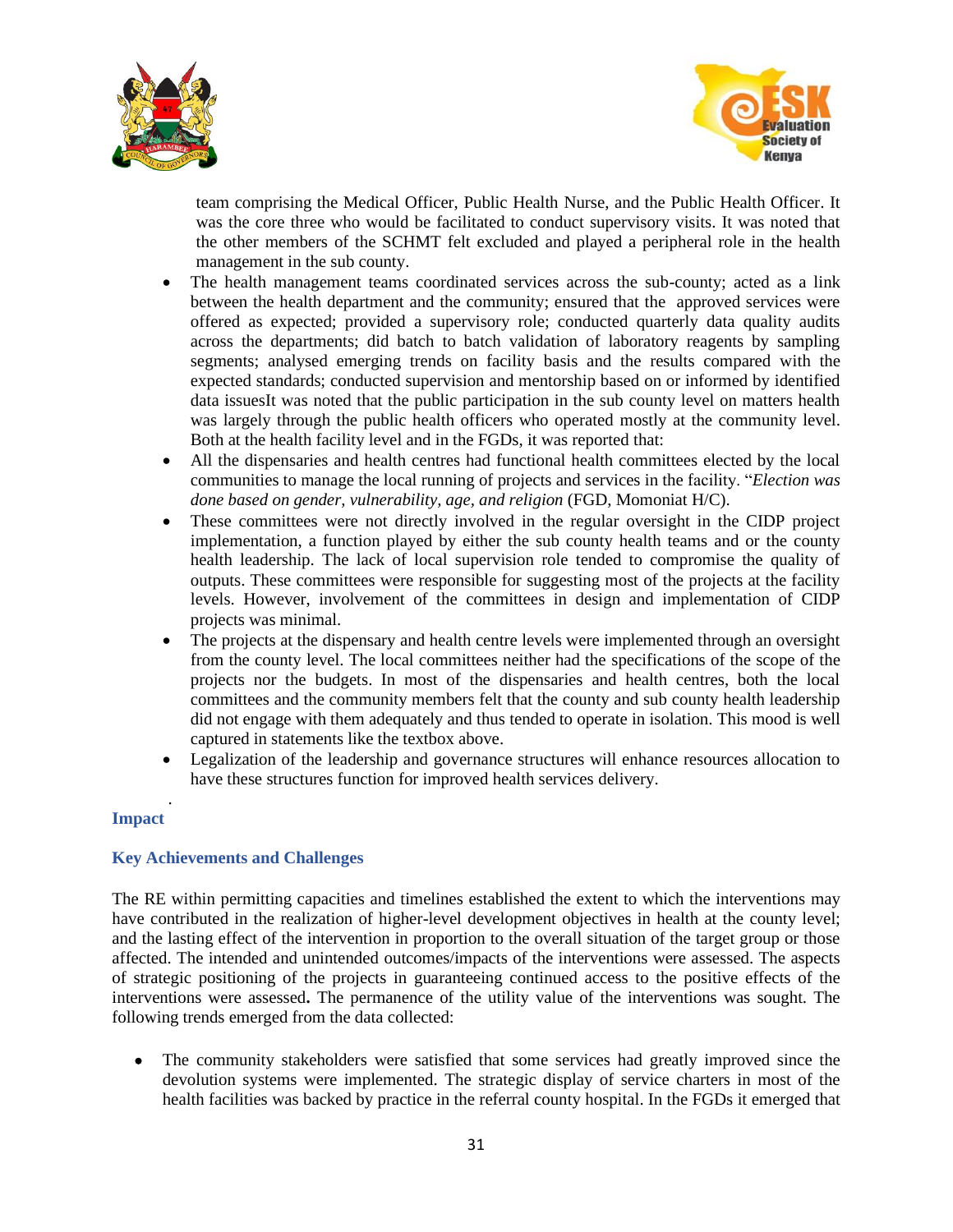



customer satisfaction was experienced by many. The hospitals had a feedback mechanism and there was frequent feedback from clients through the user satisfaction surveys.

- The health services in the CIDP (2013-2017) ventured into critical health infrastructure in the hospitals. These services had far reaching effects in improved quality of life for the citizenry. These services include high resolution 64 slices CT Scan at the county referral hospital, a 32 slices CT Scan machine at Kapkatet hospital; renal dialysis unit; and a state-of-the-art Intensive Care Unit (ICU), a standard new-born unit, state of the art ISO standard level laboratory at the county referral hospital are all critical installations offering transformative services.
- The impact of these services both in the short term and the long term are potentially sustainable through a good management of the cost sharing element. It was clear in both the community meetings and the FGDs that the patients served through these units are not only getting the physiological healing but get financial relief. The services are closer and cheaper than the equivalent in facilities in Nairobi and Kisumu which were the destinations of choice before such services were available in the county.
- Specifically, the now well resourced hospitals have great operating theatre services where major surgical services are offered, and lives are saved. Some of these services were once only available through referral outside the county are now accessible at their doorstep.
- The number of mothers delivering at home was on the decline as health worker assisted deliveries were on the increase. The increase in use of health facilities was as a result of the increase in health facilities, short distances covered to health facilities and low costs incurred.
- The devolution of the health sector had some lasting effects on health delivery in the county. Although the function was devolved, there was no due legislation to domicile the functions and operations of its structures at the county level. Structures such as the HMTs and SCHMTs were neither embedded in the national or county level legal framework to provide an operational mandate. This made budget allocation to support services like field supervision, composition of such teams and reporting lines difficult to implement.
- Other unintended issues revolve around the pharmaceutical and non-pharmaceutical supply system established through KEMSA that was to a large extent disrupted without necessarily a commensurate alternative. This led to the observed supplies challenges such as too little too late. Facilities seemed to run without supplies for several months. All these are likely to compromise the health status of the citizens.
- Devolution and the shifting of the health sector from the national government to the county disrupted the support to the health care system without bridging the transitional gap. For example, it was reported that before devolution, most of the rural health facilities used to conduct outreach services to the communities in hard to reach areas. Such outreach services were reportedly missing due to lack of funding and the essential logistics. Such lapses are likely to lead to low immunization coverage and thus poor health status.
- An evaluation system to track SDGs implementation at the higher outcome/impact results levels is lacking.

## <span id="page-31-0"></span>**Sustainability**

• The impact and sustainability of routine services that improved due to the projects implemented during the 2013 – 2017 CIDP is dependent upon the county health department's commitment to a lasting support system, including allocation of maintenance budgets and their execution.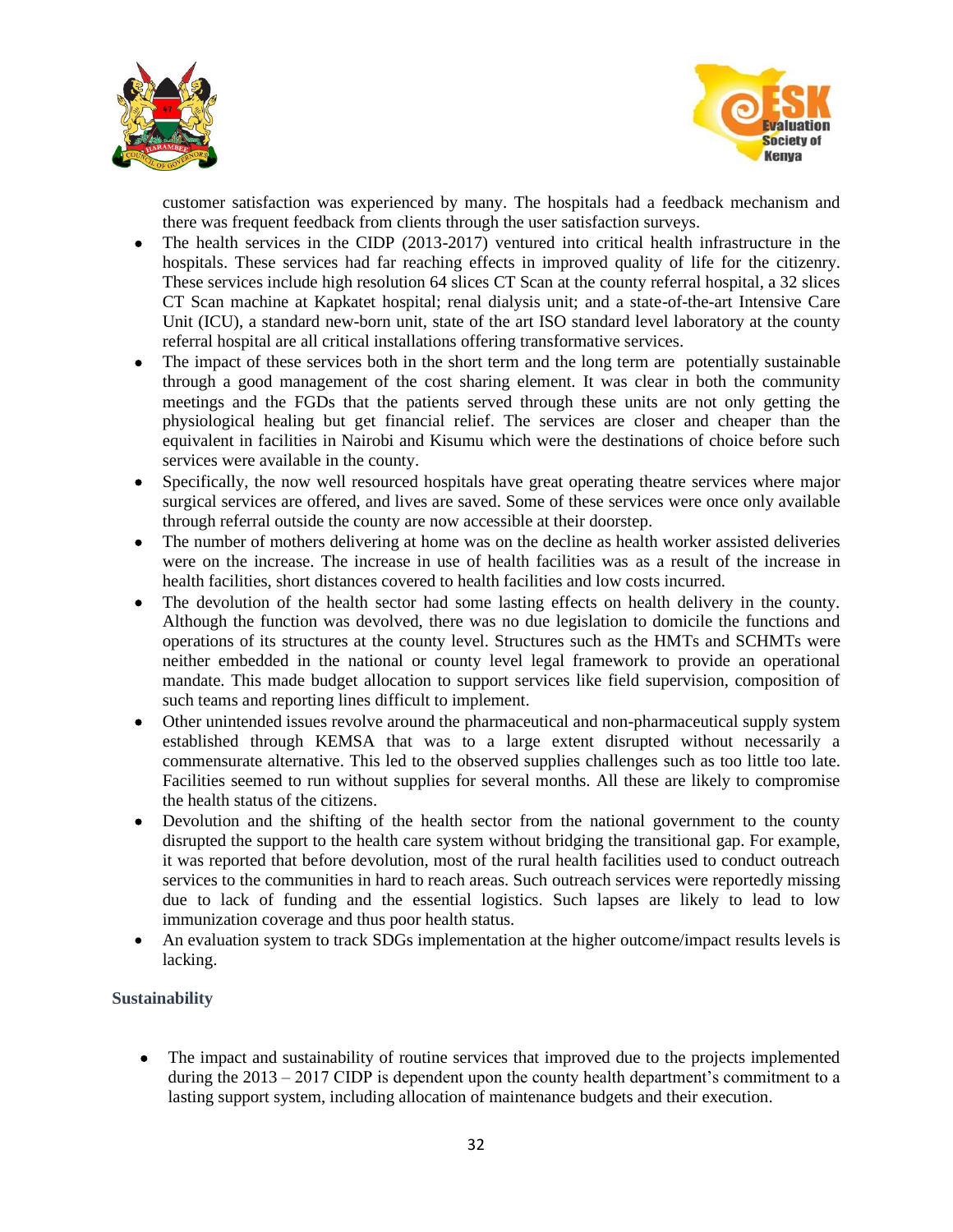



- Some of the gains that may be unsustainable without such entrenchment include the provision of ambulance services which is still limited to a few hospitals and one health center (Sosiot), theatre services in the main hospitals, renal dialysis at the county referral hospital, CT scan services at the county referral hospital and Kapkatet hospital, complex laboratory services and ICU services at the county referral hospital.
- The said un-sustainability of these functions outside of the government systems was captured in sentiments in the statement by community members.

#### <span id="page-32-0"></span>**7. Monitoring and Evaluation**

#### <span id="page-32-1"></span>**Key Achievements**

- Kericho M & E function is coordinated under Economic Planning department under the oversight of the director with an M & E Officer. Each department including Health has a M & E coordinator.
- The M&E coordinators from health and other sectors have been trained on CIMES use and other forms of trainngs by MED, among others, but they require continuous training on the same especially as pertains to CIDP projects.
- Existence of the Health Information Management System (HIMS) enables the Health Sector provide rich monitoring data for its strategy that is aligned to the Vision 2030 and the SDGs. Nonetheless, the System does not provide indicator data for tracking of CIDP health projects.
- Some Needs Assessments are aonducted in the health sector. According to the discussion in the 13 focus groups (one (1) CHMT and five (5) SCHMTs and (7) HMTs some communities 'needs assessments by some departments were conducted to determine needs, based on evidence, while others did not.
- Draft M&E Policy exists awaiting approval by the County Assembly.
- The county has a draft indicator handbook with baselines and has adopted the CIMES guidelines prepared by MED and CoG. Nonetheless, base line data for most projects was hard to come by, hence the filling of the gap in retrospect during this evaluation process.
- The Department of Finance and Planning collaborates with the Kenya National Bureau of Statistics (KNBS) at the county level in terms of statistics compilation and data collection. There is need for this to be strengthened.
- Data to monitor sector development plans is obtained through desk reports, field reports and secondary data. There is no standardized tool/instrument for collecting data on development projects.
- The County Delivery Unit in the Governor's office monitors the flagship projects and high impact projects
- The JICA supported project on Capacity Development Project for the Devolved Management of Devolved Health Systems (OCCADEP) in Kericho focuses on supporting planning and budgeting and linking the two. This needs to be cascaded down to the health centres and dispensaries for effectiveness in planning, implementation and budgetary controls of services. But this may be hampered by structures and equipment such as lack of computers in most H/Cs and dispensaries.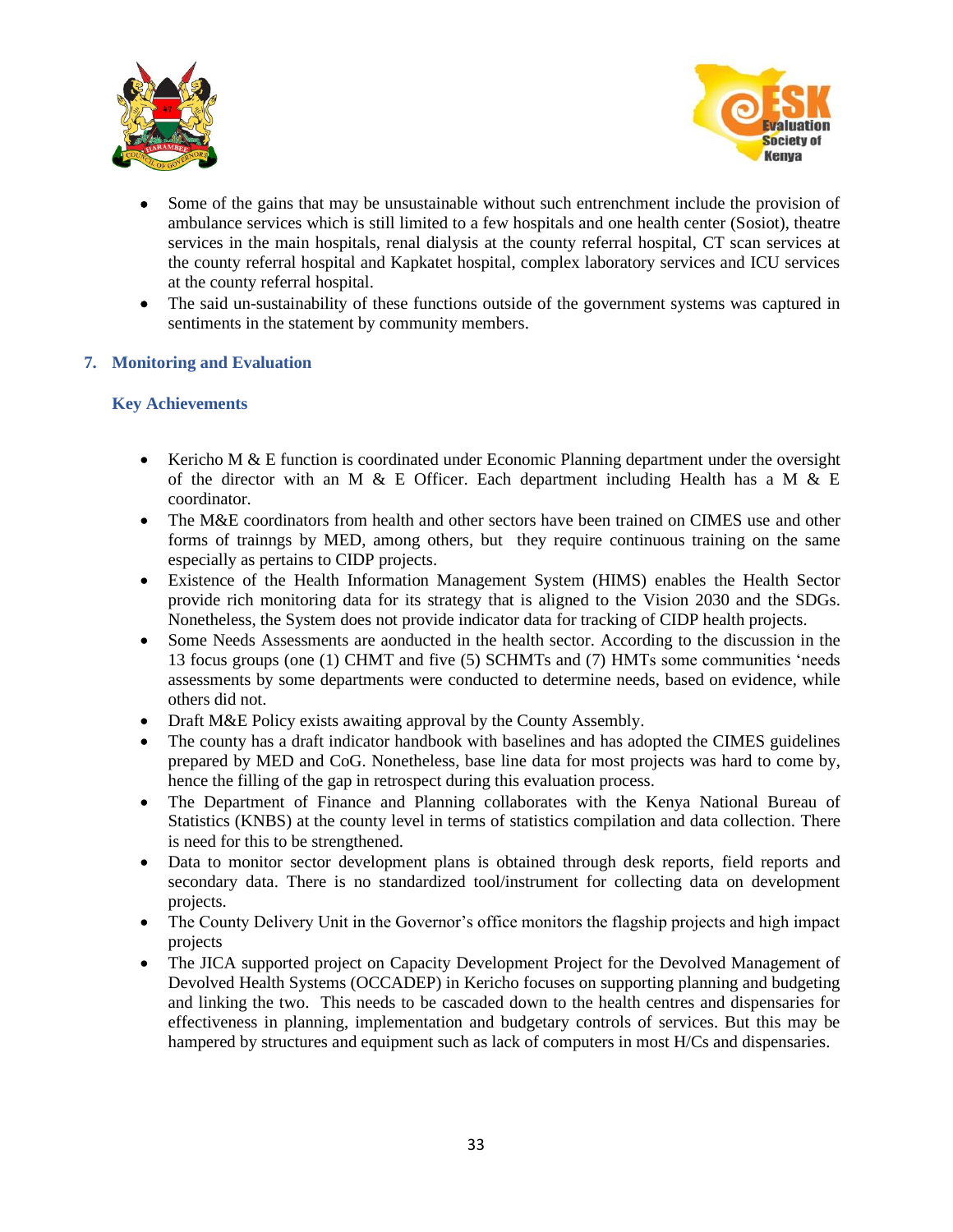



## <span id="page-33-0"></span>**Challenges**

- The recent Annual Capacity and Performance Assessment undertaken as part of the Kenya Devolution Support Program (KDSP) found that monitoring and evaluation is nascent and largely weak, in most counties, including Kericho. Evaluation function has been left behind in terms of capacity, demand and utilization in Kenya, including Kericho.
- The 2013-2017 CIDP, the projects planned for Kericho health sector were in the form of activities and not projects. As such the generation of these "projects" was not results based. There is need to strengthen project preparation, design, implementation and monitoring and evaluation using the project cycle approach that is results based for health projects.
- There is no approved budget for M  $\&$  E in the departments. However 2 percent of the sector budget is proposed in the draft policy. Approval of the M & E policy will provide legal backup of the M  $\&$  E functions and budgetary allocation for the same and in so doing, boost the demand and utilization of the evaluation function
- Well-designed and used M&E systems are essential for effective implementation of CIDP projects. The rapid evaluation therefore also examined the M&E arrangements in place in the section. Unfortunately, the evaluation found that there is no systematic monitoring and evaluation of the CIDP health projects in Kericho.

## <span id="page-33-1"></span>**8. Lessons learnt based on this rapid evaluation**

There were neither project specific evaluation reports available in the county nor generic health services evaluation conducted in the period covered by the CIDP 2013 -2017. Exploration into the existing frameworks and practices revealed the following practices:

- There may be better processes of evaluation including monitoring of the quality of projects and the results if there is a more enabling environment for the various teams operating in health services in the county, in a coordinated and harmonized manner, including tapping more into other existing data systems such as the KNBS towards robust evaluations.
- Preparation for monitoring and evaluation is a stage set at the project design level and thus not a component which can either be grafted or even embedded later in the implementation point and expected to grow roots. As such an M&E plan was not included in the activities or projects implemented in the life of the 2013 -2017 CIDP. Similarly, the practice both at the county and the sub county level did not seem to have much room for an elaborate M&E process.
- The projects were largely stand-alone activities implemented by different sections of the department of health and the county government and relevant departments. In some instances, the projects seemed to have been implemented in an uncoordinated manner between the facility, Sub County and even the county level. Often, none of the levels seemed to engage in a coordinated manner to set priorities and agree on both the design and implementation of certain projects, leave alone the M&E components.
- Based on the foregoing, review of the current CIDP to address the shortcomings as a result of leaving out key aspects during the planning stage such an M&E and to strengthen the results focus in county projects will add value to the achievement of expected outcomes.
- Ownership of evaluation findings by all relevant stakeholders from the national to county levelsd was greatly enhanced by the advocacy workshops undertaken for this evaluation that included top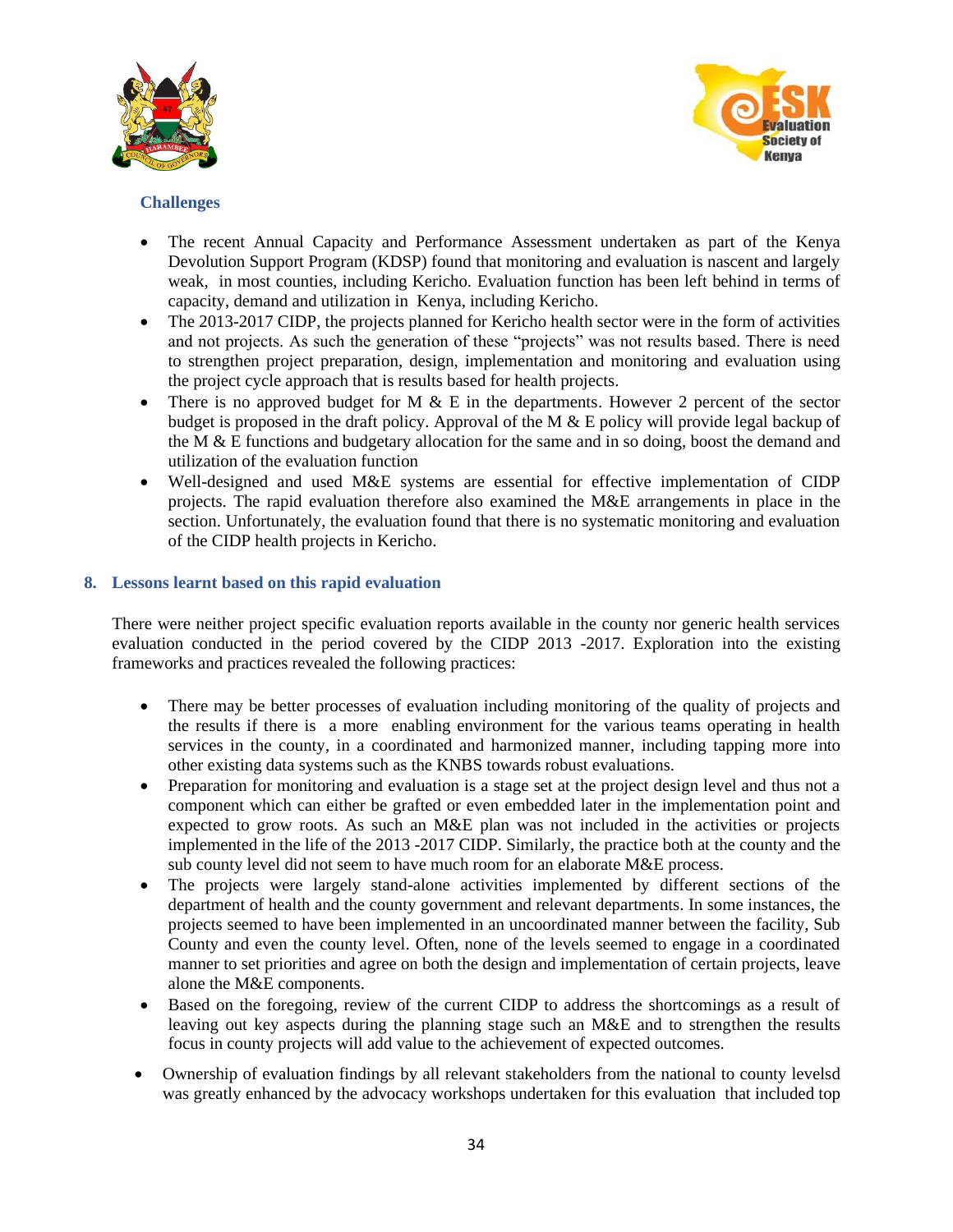



political and executive leadership. This is a potential best practice that may add great value as the project is replicated.

#### <span id="page-34-0"></span>**9. Recommendations**

This rapid evaluation suggests a number of recommendations categorized under the following two categories.

#### <span id="page-34-1"></span>**I. Policy Recommendations**

Based on this rapid evaluation, these recommendations are made for policy in Kericho:

- Facilitate the processes of evidence-based decision-making through approval of the Health Service Management bill, draft a monitoring and evaluation policy and indicator handbook to strengthen resource allocation and establish a data management system.
- Establish a multi-disciplinary coordination mechanism by legal means to oversee development projects with a focus on results and quality service provision.
- Review the current Fiscal Strategy Paper with the aim of making projects results focused.
- Include maintenance costs in the budgeting for infrastructures and equipment projects.
- Implement strategies to ensure families use National Hospital Insurance Fund.
- Train policy makers and Members of the County Assembly on Public Finance Management Act and budgeting to enhance resource use in the county to achieve intended outcomes.
- Conduct mid and end-term reviews of the current and future CIDPs with the aim of making projects results focused.
- As part of the implementation of recommendations, support counties to develop a County Evaluation Plan (CEP) that includes rapid evaluations for key sectors. The evaluation findings could then be featured in County Annual Progress Reports (CAPRs) on the implementation of CIDPs. Also, findings could help answer important knowledge gaps for the Medium-Term Plan (MTP) III implementation period.
- Strengthen SDGs implementation through an evaluation mechanism that tracks progress at outcome/impact levels of related health indicators and for other sectors as outlined above which is prioritized on the HIMS based on county context, in terms of disease prevalence. That in turn could potentially facilitate these levels of results' systematic capture in the GOK/UN Voluntary National Review Report (VNR) for Kenya i.e., on the implementation status of the SDGs.Undertake rapid evaluations of development projects or sectors to provide lessons learnt for improved decision making and service delivery for the citizens in the county.
- We propose to include the costs of data recording and transcription in the budget of future evaluations.
- Develop a deliberate and structured community participation and engagement process in project identification, design and implementation process, that could include the operationalization of Public Participatory Fora of the CIMES Guidelines.

#### <span id="page-34-2"></span>**II. Practice Recommendations for the Health Sector**

The following recommendations are made for the health sector in Kericho county based on this RE: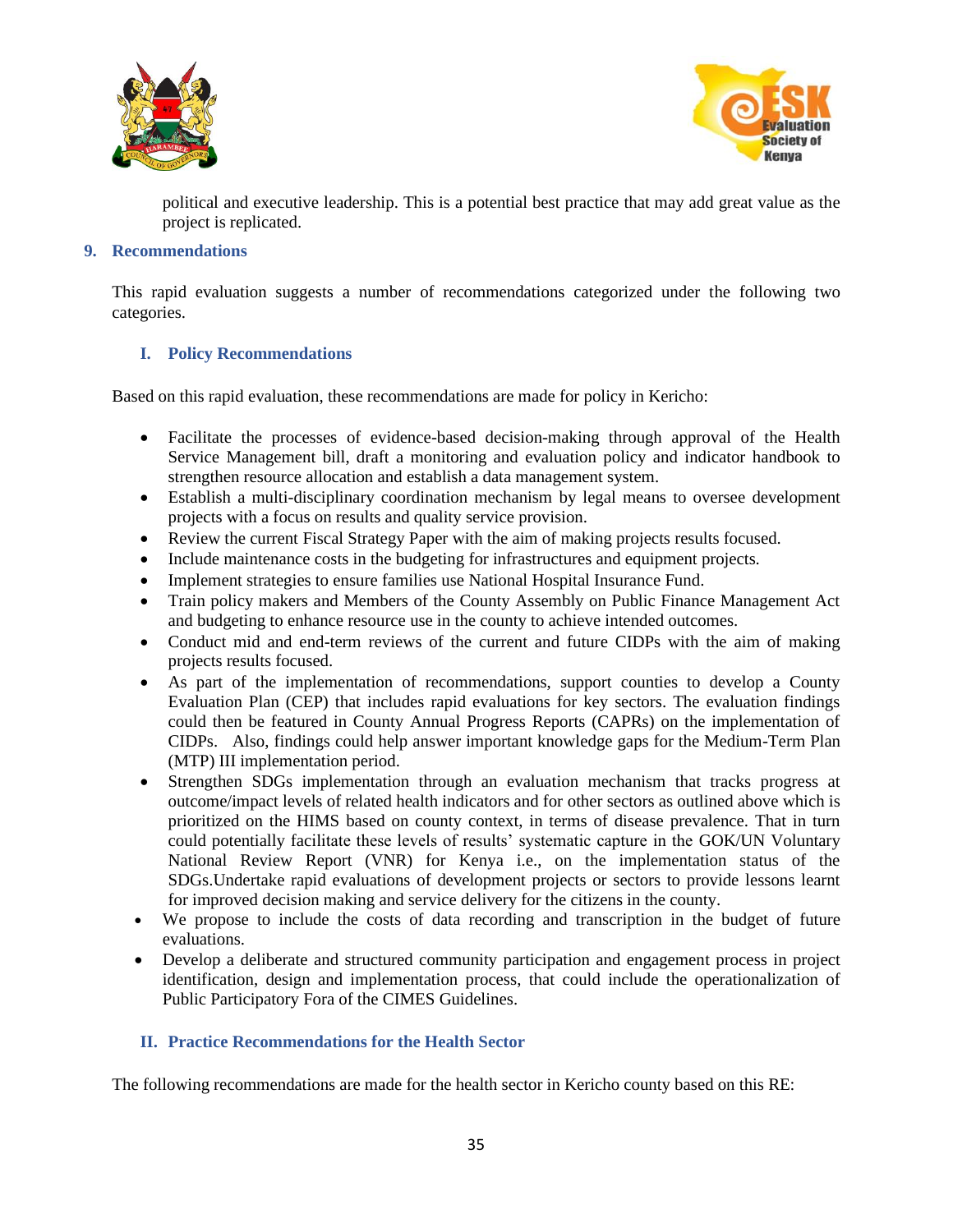



- Strengthen preventive and promotive health care services to address the increasing noncommunicable diseases and public health concerns and increase outreaches to enable access to services such as immunizations.
- Conduct needs assessments for all projects towards more improved evidence-based investment choices.
- Train health committees and staffs on roles and functions and results-based management to improve and strengthen health care services delivery.
- Entrench the Hospital Management Teams, County Health Management Team, Sub-County Health Management Teams and health committees in a legal/official framework.
- Strengthen existing collaborations with KNBS to harness its rich data resources in tracking of monitoring indicators and feeding into evaluations. For example, through its monthly, quarterly and/or annual surveys/census programs and administrative data, some of which is derived from Geo-space analysis at the click of a button for an evidence-driven health strategy and projects.
- Develop tools for monitoring projects for the Health Management Information System.
- Rationalise physical facilities in terms of numbers to operate within the World Health Organization (WHO) norms while equipment and facilities that are not in use need to be put into good use.
- Streamline and facilitate the acquisition of commodities in the health centres and dispensaries and build staff capacity in terms of commodity management.
- Build the building of human resources at the health centres and dispensaries to contribute to improved service delivery.